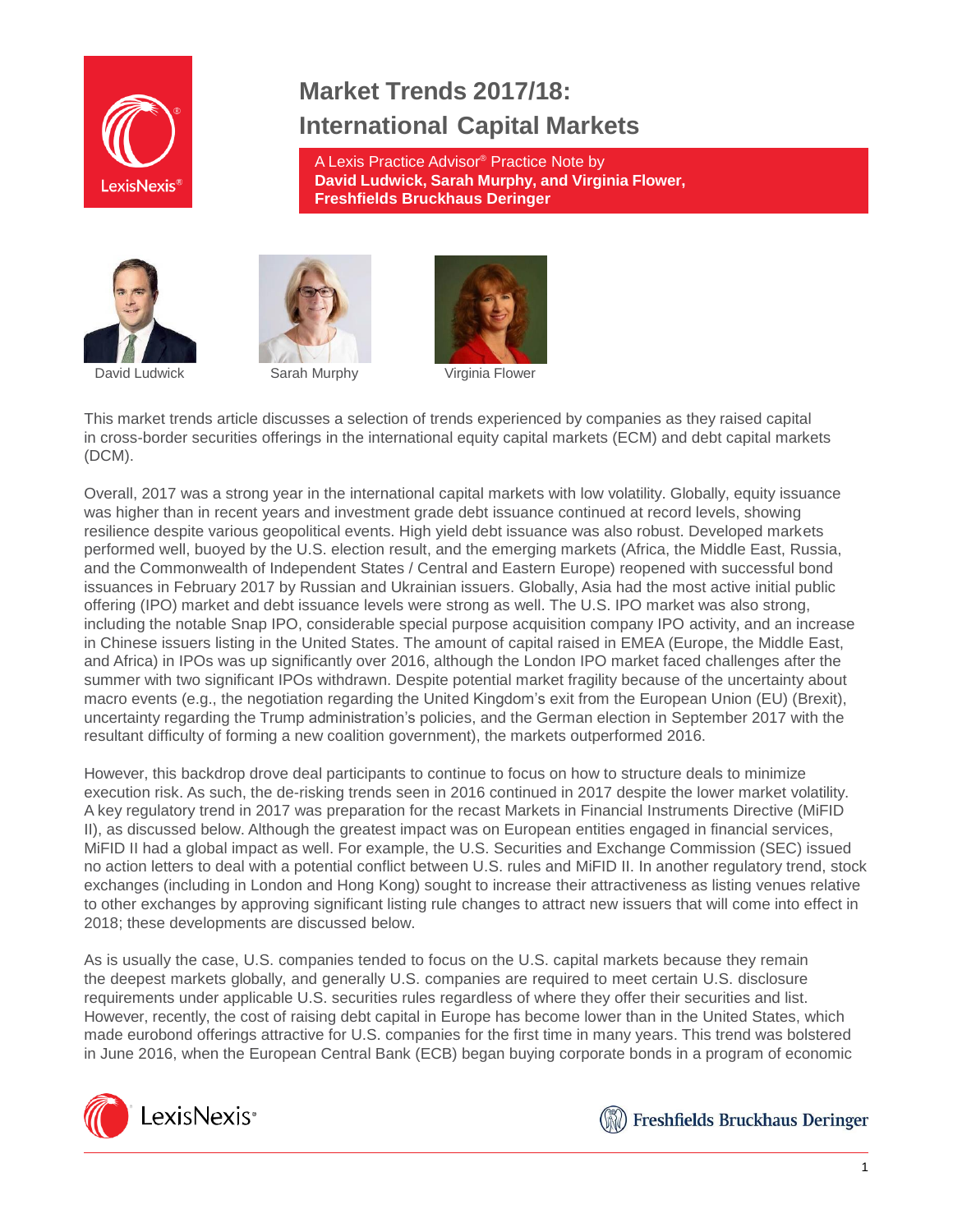stimulus, thereby further reducing the cost of raising debt capital in Europe. In October 2017, the ECB pledged to continue this program for much of 2018, although it began tapering the pace by cutting the monthly amount by half from early 2018. By contrast, U.S. companies rarely use non-U.S. exchanges as the primary listing venue for their equity securities, although sales of equity securities in offerings by U.S. companies are often made to international investors. For additional information on international capital markets, see [Debt Capital Markets](https://advance.lexis.com/open/document/lpadocument/?pdmfid=1000522&crid=cfe31837-e21e-474d-94c6-be0f7ca6b897&pddocfullpath=%2Fshared%2Fdocument%2Fanalytical-materials%2Furn%3AcontentItem%3A5K4C-P781-JJ1H-X2MM-00000-00&pddocid=urn%3AcontentItem%3A5K4C-P781-JJ1H-X2MM-00000-00&pdcontentcomponentid=101206&pdteaserkey=sr0&pditab=allpods&ecomp=k8_g&earg=sr0&prid=f706dd10-0904-4c51-92fe-06bd9e2de81e) in [International Jurisdictions,](https://advance.lexis.com/open/document/lpadocument/?pdmfid=1000522&crid=cfe31837-e21e-474d-94c6-be0f7ca6b897&pddocfullpath=%2Fshared%2Fdocument%2Fanalytical-materials%2Furn%3AcontentItem%3A5K4C-P781-JJ1H-X2MM-00000-00&pddocid=urn%3AcontentItem%3A5K4C-P781-JJ1H-X2MM-00000-00&pdcontentcomponentid=101206&pdteaserkey=sr0&pditab=allpods&ecomp=k8_g&earg=sr0&prid=f706dd10-0904-4c51-92fe-06bd9e2de81e) Market Trends [2016/17: International Capital Markets,](https://advance.lexis.com/open/document/lpadocument/?pdmfid=1000522&crid=c2d64275-e7bd-42ca-82b1-2ba0e6c86c91&pddocfullpath=%2Fshared%2Fdocument%2Fanalytical-materials%2Furn%3AcontentItem%3A5S19-G9J1-JSRM-64F9-00000-00&pddocid=urn%3AcontentItem%3A5S19-G9J1-JSRM-64F9-00000-00&pdcontentcomponentid=101206&pdteaserkey=sr0&pditab=allpods&ecomp=k8_g&earg=sr0&prid=612b0255-b449-498a-9e4e-66517cc84446) and [International](https://advance.lexis.com/open/document/lpadocument/?pdmfid=1000522&crid=088ddb8a-3ae9-41a2-8b84-f0760be2e1b9&pddocfullpath=%2Fshared%2Fdocument%2Fanalytical-materials%2Furn%3AcontentItem%3A5PTB-HV91-JKHB-64T5-00000-00&pddocid=urn%3AcontentItem%3A5PTB-HV91-JKHB-64T5-00000-00&pdcontentcomponentid=101206&pdteaserkey=sr0&pditab=allpods&ecomp=k8_g&earg=sr0&prid=1fa91261-9f27-4d5d-a970-78c075e843d3) Stock [Exchange Selection for an IPO](https://advance.lexis.com/open/document/lpadocument/?pdmfid=1000522&crid=088ddb8a-3ae9-41a2-8b84-f0760be2e1b9&pddocfullpath=%2Fshared%2Fdocument%2Fanalytical-materials%2Furn%3AcontentItem%3A5PTB-HV91-JKHB-64T5-00000-00&pddocid=urn%3AcontentItem%3A5PTB-HV91-JKHB-64T5-00000-00&pdcontentcomponentid=101206&pdteaserkey=sr0&pditab=allpods&ecomp=k8_g&earg=sr0&prid=1fa91261-9f27-4d5d-a970-78c075e843d3)

## NOTABLE TRANSACTIONS IN 2017

Set forth below are notable transactions and trends in the following main regions for capital markets activity: Asia (excluding Japan), Europe, and the United States (according to financial markets platform Dealogic).

# Asia (Excluding Japan)

#### ECM Largest IPOS – Asia (Excluding Japan)

- *Netmarble Games Corp*, a \$2.3 billion IPO by the South Korean mobile game publishing company, listed on the Korea Exchange
- *Guotai Junan Securities*, a \$2.1 billion international IPO by the Chinese brokerage firm, listed on the Hong Kong Stock Exchange, following the company's 2015 domestic IPO and listing on the Shanghai Stock Exchange
- *ZhongAn Online P&C Insurance*, a \$1.8 billion IPO by the Chinese online insurance company, listed on the Hong Kong Stock Exchange

## ECM Largest Follow-On Offerings (Including Equity-Linked) – Asia (Excluding Japan)

- *China Everbright Bank*, a \$4.3 billion equity-linked offering by the Chinese commercial bank, listed on the Shanghai Stock Exchange
- *Bank of Beijing Co Ltd*, a \$3.2 billion follow-on offering by the Chinese commercial bank, listed on the Shanghai Stock Exchange
- *Irico Display Devices Co*, a \$2.9 billion follow-on offering by the Chinese producer of electronic information display devices, listed on the Shanghai Stock Exchange

#### DCM Largest Bond Offerings – Asia (Excluding Japan)

- *Postal Savings Bank of China Co Ltd*, a \$7.25 billion offering of U.S. dollar-denominated senior notes by the Chinese bank
- *Alibaba Group Holding Ltd*, a \$7 billion offering of U.S. dollar-denominated fixed rate notes by the Chinese e-commerce company
- *State Grid Overseas Investment (2016) Ltd*, a \$5 billion offering of U.S. dollar-denominated guaranteed senior notes by the Chinese infrastructure company

#### High Yield – Asia (Excluding Japan)

- *China Evergrande Group*, a \$3.8 billion offering of U.S. dollar-denominated senior notes by the Chinese property developer that also conducted a \$1.5 billion offering earlier in the year
- *Sunac China Holdings Ltd*, a \$1 billion offering of U.S. dollar-denominated senior notes by the Chinese property developer



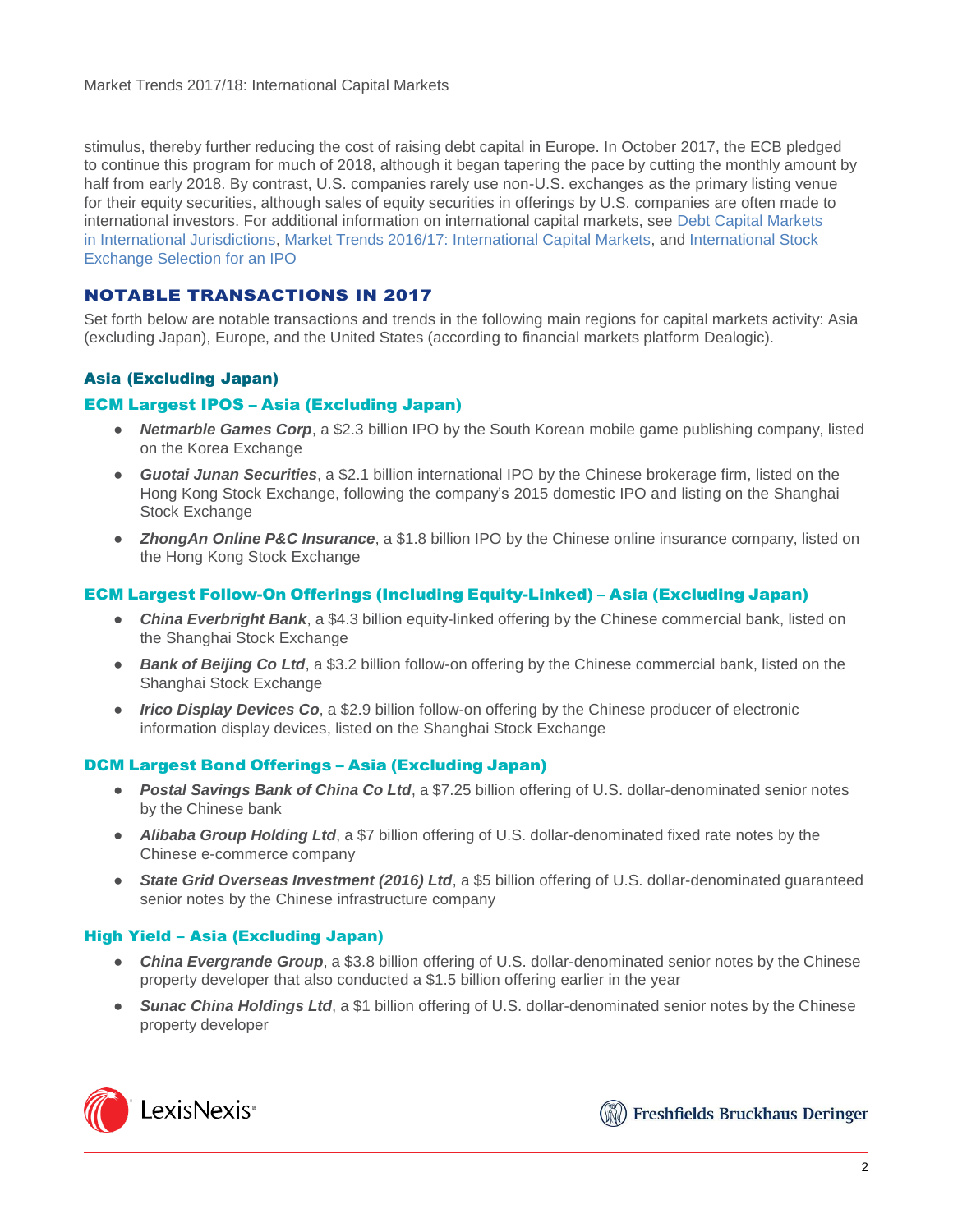● *Vedanta Resources plc*, a \$1 billion offering of U.S. dollar-denominated bonds by the Indian mining company

## Europe

## ECM Largest IPOS Plus Top London Listing Separately – Europe

- *Pirelli & C SpA*, a \$2.8 billion IPO by the Italian tire manufacturer, listed on the Milan Stock Exchange
- *Landis & Gyr Holding*, a \$2.4 billion IPO by the Swiss smart meter and smart grid solutions company, listed on the SIX Swiss Exchange
- **BAWAG Group**, a \$2 billion IPO by the Austrian bank, listed on the Vienna Stock Exchange
- *Allied Irish Banks*, a \$3.8 billion "re-IPO" (privatisation) of the Irish bank, listed on the Irish and London Stock Exchanges. The bank had previously been listed in Ireland and London but was nationalized in 2010 during the Irish banking crisis following the global financial crisis.

## ECM Largest Follow-On Offerings (Including Equity-Linked) Plus Top London Listing

#### Separately–Europe

- *UniCredit*, a \$13.7 billion rights offering by the Italian bank, listed on the Milan Stock Exchange
- *Deutsche Bank*, an \$8.5 billion follow-on equity offering by the German bank, listed on the Frankfurt Stock Exchange
- **Santander**, an \$8.2 billion follow-on equity offering by the Spanish bank, listed on the Madrid Stock **Exchange**
- *ConvaTec Group*, a \$1.2 billion follow-on equity offering by the British medical products and technologies company, listed on the London Stock Exchange

## DCM Largest Bond Offerings – Europe

- *British American Tobacco*, a \$17.3 billion offering by the British tobacco company in connection with its acquisition of Reynolds (but marketed in the United States)
- *Volkswagen*, an \$8.6 billion eurobond offering by the German auto manufacturer
- *Reckitt Benckiser*, a \$7.8 billion floating rate note offering by the British pharmaceutical company

## High Yield – Europe

- *Wind Tre*, an \$8.6 billion offering by the Italian telecommunications company
- *Intrum Justitia*, a \$3.4 billion offering by the Swedish credit management services company
- *Ardagh Packaging*, a \$2.2 billion offering by the Irish packaging company

## United States

## ECM Largest IPOS – United States

- **Snap**, a \$3.9 billion IPO by the U.S. social media company, listed on the New York Stock Exchange
- *Altice USA*, a \$2.2 billion IPO by the U.S. telecommunications, media, and entertainment company, listed on the New York Stock Exchange
- *Invitation Homes*, a \$1.8 billion IPO by the home rental company, listed on the New York Stock Exchange



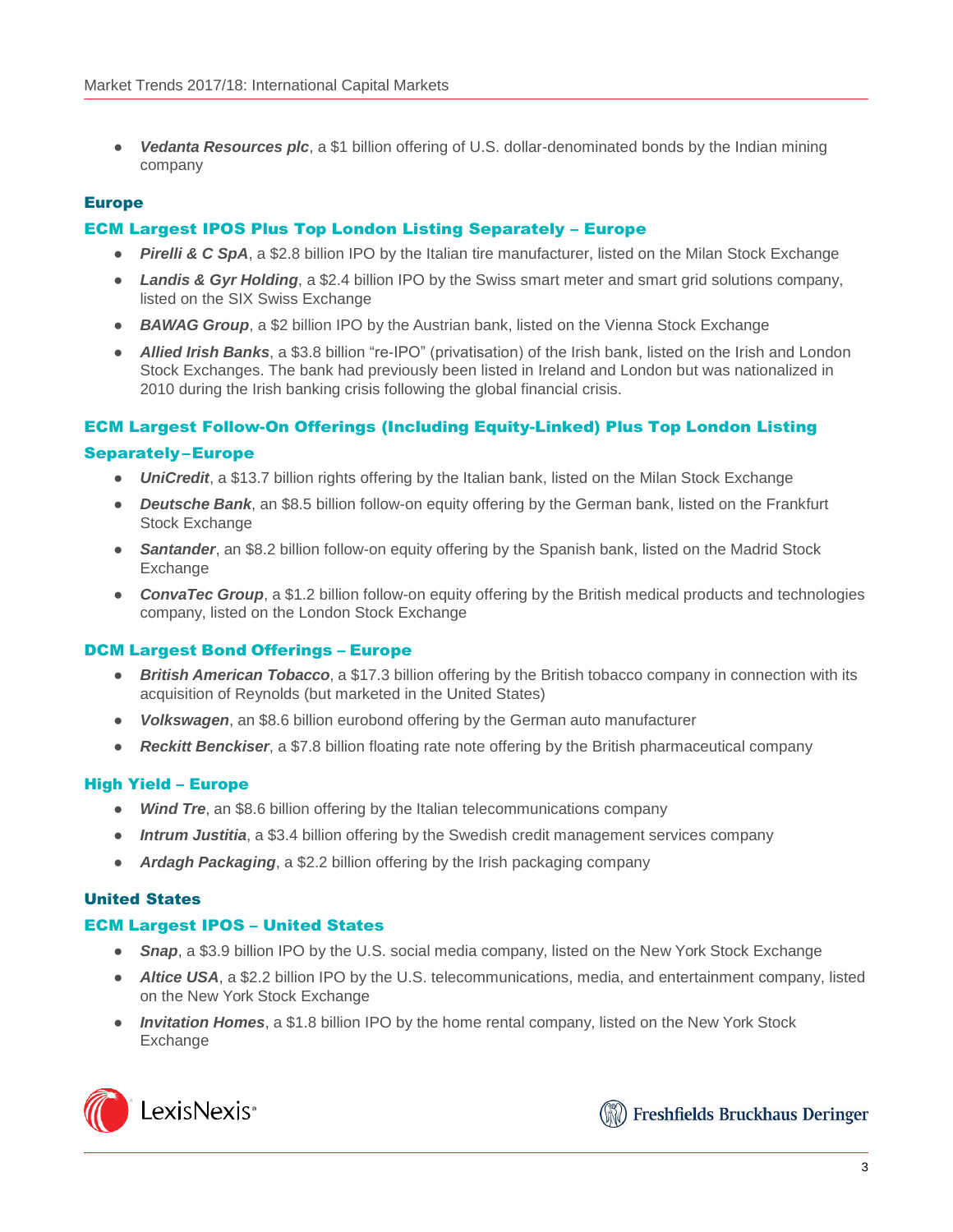## ECM Largest Follow-On Offerings (Including Equity-Linked) – United States

- *Crown Castle*, a \$3.9 billion follow-on offering by the U.S. wireless infrastructure provider, listed on the New York Stock Exchange
- *Becton Dickinson*, a \$2.5 billion follow-on offering by the U.S. medical technology company, listed on the New York Stock Exchange
- *Equinix*, a \$2.2 billion follow-on offering by the U.S. information technology (IT) company, listed on the Nasdaq Stock Market (Nasdaq)

#### DCM Largest Bond Offerings – United States

- *AT&T*, a \$22.5 billion U.S. bond offering by the U.S. telecommunications company in connection with its acquisition of Time Warner
- *Microsoft*, a \$17 billion U.S. bond offering by the U.S. IT company
- **Amazon.com**, a \$16 billion U.S. bond offering by the U.S. electronic commerce and cloud computing company

#### High Yield – United States

- *Petrobras Global Finance*, two \$4 billion offerings by the Brazilian oil and gas company in January and May 2017
- *Tenet Healthcare*, a \$3.8 billion offering by the U.S. healthcare services company
- Avantor, a \$3.5 billion offering by the U.S. chemical company

#### Global

Of the deals discussed by region above, the following sets forth the largest of those deals globally.

#### ECM Largest IPO – Global

Global IPO issuance was up 45% in 2016.

**Snap**, a \$3.9 billion IPO by the U.S. social media company, listed on the New York Stock Exchange

#### ECM Largest Follow-On Offering – Global

Global ECM offering issuance (including follow-on, equity-linked, and IPOs) was up 20% in 2016.

● *UniCredit*, a \$13.7 billion rights offering by the Italian bank, listed on the Milan Stock Exchange

#### DCM Largest Bond Offering – Global

Global investment grade debt issuance was up 1% in 2016.

● *AT&T*, a \$22.5 billion U.S. bond offering by the U.S. telecommunications company

## High Yield – Global

Global high yield debt issuance was up 49% in 2016.

**Wind Tre**, an \$8.6 billion offering by the Italian telecommunications company



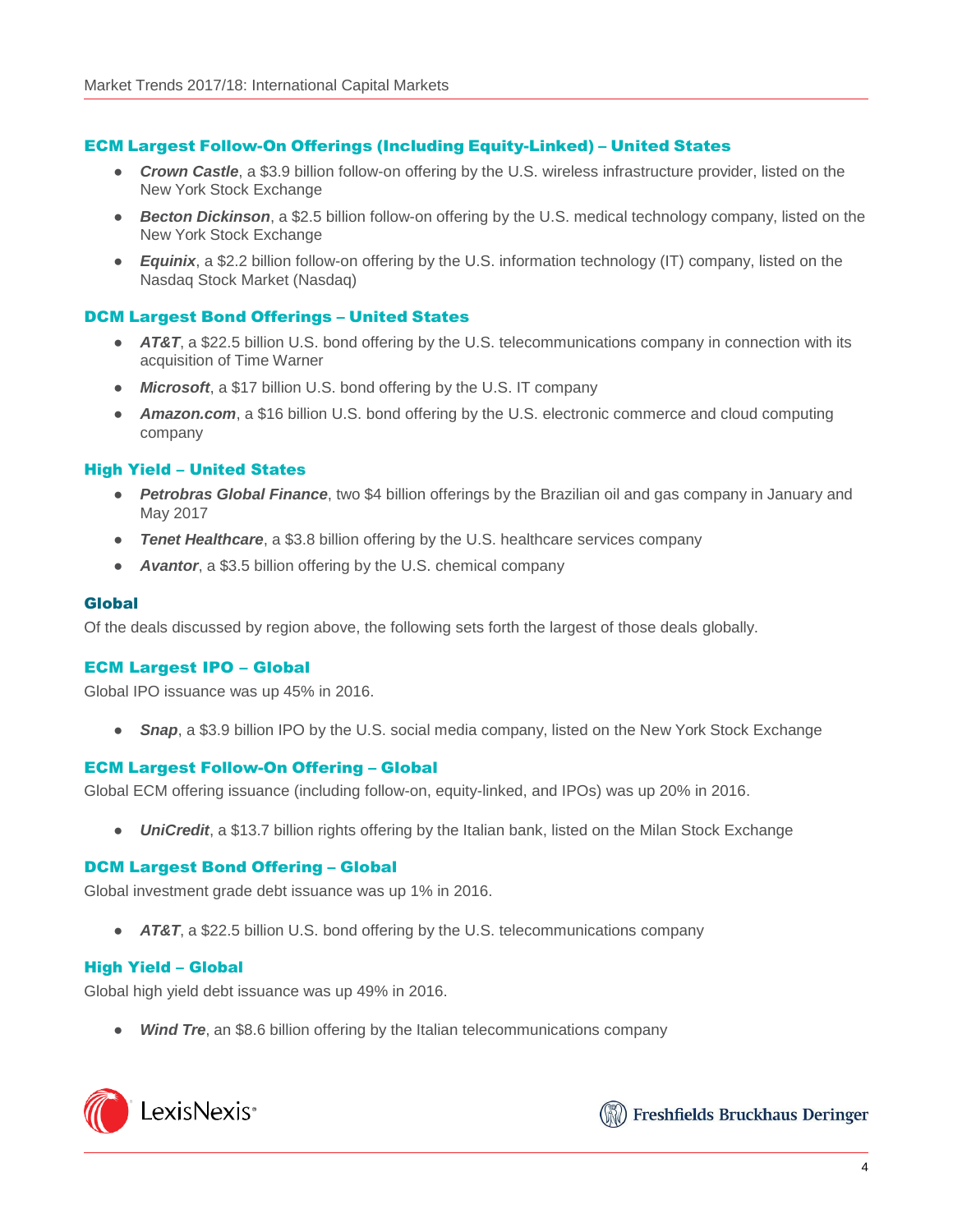# DEAL STRUCTURE AND PROCESS

## Types of Capital Market Transactions

There is a wide range of products used in the international capital markets.

For ECM, there are:

- Companies listing their shares for the first time in an IPO
- Issues of new shares of a class that are already listed (such as capital increases or rights issues, open offers, and placings including by an accelerated book building process)
- Private placements of shares by companies across the spectrum of development

Existing shareholders also re-sell their shares in various ways, ranging from common secondary market trades to IPOs comprised wholly or partly of shares being sold by a private equity sponsor making an exit from its earlier investment in a portfolio company. Partial IPO investor exits may be completed by a series of subsequent sell downs, usually as block trades or accelerated bookbuilt transactions (referred to as ABBs or ABOs). ECM also includes offerings of equity-linked securities such as convertible bonds whereas offerings of hybrid capital securities (which also have both debt and equity characteristics) tend to be regarded as DCM. For additional information on equity offerings in the U.S. context, see Initial Public Offerings [Resource](https://advance.lexis.com/open/document/lpadocument/?pdmfid=1000522&crid=e09b4dd3-5758-4a03-a6e1-0fd1c12e4e94&pddocfullpath=%2Fshared%2Fdocument%2Fanalytical-materials%2Furn%3AcontentItem%3A5MM6-CB71-K054-G29X-00000-00&pddocid=urn%3AcontentItem%3A5MM6-CB71-K054-G29X-00000-00&pdcontentcomponentid=101206&pdteaserkey=sr0&pditab=allpods&ecomp=k8_g&earg=sr0&prid=87945e66-4c3c-4e4c-9c9f-1100b992e3a6) Kit, Top 10 [Practice](https://advance.lexis.com/open/document/lpadocument/?pdmfid=1000522&crid=be988bfb-a1aa-497a-9db3-c1a8a03b0331&pddocfullpath=%2Fshared%2Fdocument%2Fanalytical-materials%2Furn%3AcontentItem%3A5P75-BTF1-F22N-X2S2-00000-00&pddocid=urn%3AcontentItem%3A5P75-BTF1-F22N-X2S2-00000-00&pdcontentcomponentid=101206&pdteaserkey=sr0&pditab=allpods&ecomp=k8_g&earg=sr0&prid=111c9ede-4ce4-4b3c-96a6-1d6058234bf9) Tips: Initial Public [Offerings,](https://advance.lexis.com/open/document/lpadocument/?pdmfid=1000522&crid=be988bfb-a1aa-497a-9db3-c1a8a03b0331&pddocfullpath=%2Fshared%2Fdocument%2Fanalytical-materials%2Furn%3AcontentItem%3A5P75-BTF1-F22N-X2S2-00000-00&pddocid=urn%3AcontentItem%3A5P75-BTF1-F22N-X2S2-00000-00&pdcontentcomponentid=101206&pdteaserkey=sr0&pditab=allpods&ecomp=k8_g&earg=sr0&prid=111c9ede-4ce4-4b3c-96a6-1d6058234bf9) [Follow-On](https://advance.lexis.com/open/document/lpadocument/?pdmfid=1000522&crid=bc522f79-401e-434b-b30c-57a90897a229&pddocfullpath=%2Fshared%2Fdocument%2Fanalytical-materials%2Furn%3AcontentItem%3A5MKY-5RH1-JBDT-B16F-00000-00&pddocid=urn%3AcontentItem%3A5MKY-5RH1-JBDT-B16F-00000-00&pdcontentcomponentid=101206&pdteaserkey=sr0&pditab=allpods&ecomp=k8_g&earg=sr0&prid=768ab7c5-e78f-46de-aa22-3514f9d3130f) Offerings Resource Kit, Market [Trends 2017/18:](https://advance.lexis.com/open/document/lpadocument/?pdmfid=1000522&crid=22572bbf-2993-4066-a9fd-4180364be803&pddocfullpath=%2Fshared%2Fdocument%2Fanalytical-materials%2Furn%3AcontentItem%3A5SB2-9V81-F4GK-M3HD-00000-00&pddocid=urn%3AcontentItem%3A5SB2-9V81-F4GK-M3HD-00000-00&pdcontentcomponentid=101206&pdteaserkey=sr0&pditab=allpods&ecomp=k8_g&earg=sr0&prid=ac27ae68-beaf-4073-a183-a620331303f9) Follow-On Offerings, and Registered Securities [Offerings Post-IPO.](https://advance.lexis.com/open/document/lpadocument/?pdmfid=1000522&crid=03319134-2e4e-4d9c-8dc9-0cb32008ea0c&pddocfullpath=%2Fshared%2Fdocument%2Fanalytical-materials%2Furn%3AcontentItem%3A576Y-2CH1-DXPM-S029-00000-00&pddocid=urn%3AcontentItem%3A576Y-2CH1-DXPM-S029-00000-00&pdcontentcomponentid=101206&pdteaserkey=sr0&pditab=allpods&ecomp=k8_g&earg=sr0&prid=6b423de7-2f7c-4bbd-9a85-c36d5c8366a9) For additional information on equity-linked securities, see [Equity](https://advance.lexis.com/open/document/lpadocument/?pdmfid=1000522&crid=d1c48d4b-111e-4776-87ad-ba420e38c0b2&pddocfullpath=%2Fshared%2Fdocument%2Fanalytical-materials%2Furn%3AcontentItem%3A5B39-NP61-FK0M-S4DJ-00000-00&pddocid=urn%3AcontentItem%3A5B39-NP61-FK0M-S4DJ-00000-00&pdcontentcomponentid=126166&pdteaserkey=sr0&pditab=allpods&ecomp=k8_g&earg=sr0&prid=6c02d301-1812-406a-8d8b-045d73d25a4b) [Derivatives Essentials.](https://advance.lexis.com/open/document/lpadocument/?pdmfid=1000522&crid=d1c48d4b-111e-4776-87ad-ba420e38c0b2&pddocfullpath=%2Fshared%2Fdocument%2Fanalytical-materials%2Furn%3AcontentItem%3A5B39-NP61-FK0M-S4DJ-00000-00&pddocid=urn%3AcontentItem%3A5B39-NP61-FK0M-S4DJ-00000-00&pdcontentcomponentid=126166&pdteaserkey=sr0&pditab=allpods&ecomp=k8_g&earg=sr0&prid=6c02d301-1812-406a-8d8b-045d73d25a4b)

For DCM, the range of types of deal and issuer is characterized by a series of contrasts, including the following:

- An investment grade debt issuance by a company with a strong credit rating
- A high yield issuance by a company with a sub-investment grade rating
- An issuance by a company from the emerging markets

#### Common Elements

Although details may vary, in deal structure and process, there are common elements across all the capital markets products (ECM, DCM, and high yield) in the international capital markets, including:

- Choosing a listing venue and dealing with the regulator or competent authority where applicable
- Pre-marketing and marketing activities, including publicity and research
- Due diligence
- Disclosure
- Underwriting arrangements

#### **Differences**

There are differences as well, which vary according to the product and the market. Most notably, there will be differences relating to the timeline. An IPO can take several months whereas a high yield bond offering is typically accomplished with a tighter timetable. In contrast, a repeat investment grade debt drawdown from a Euro Medium Term Note (EMTN) program or an equity block trade or ABB can take place in days. As noted below, a recent



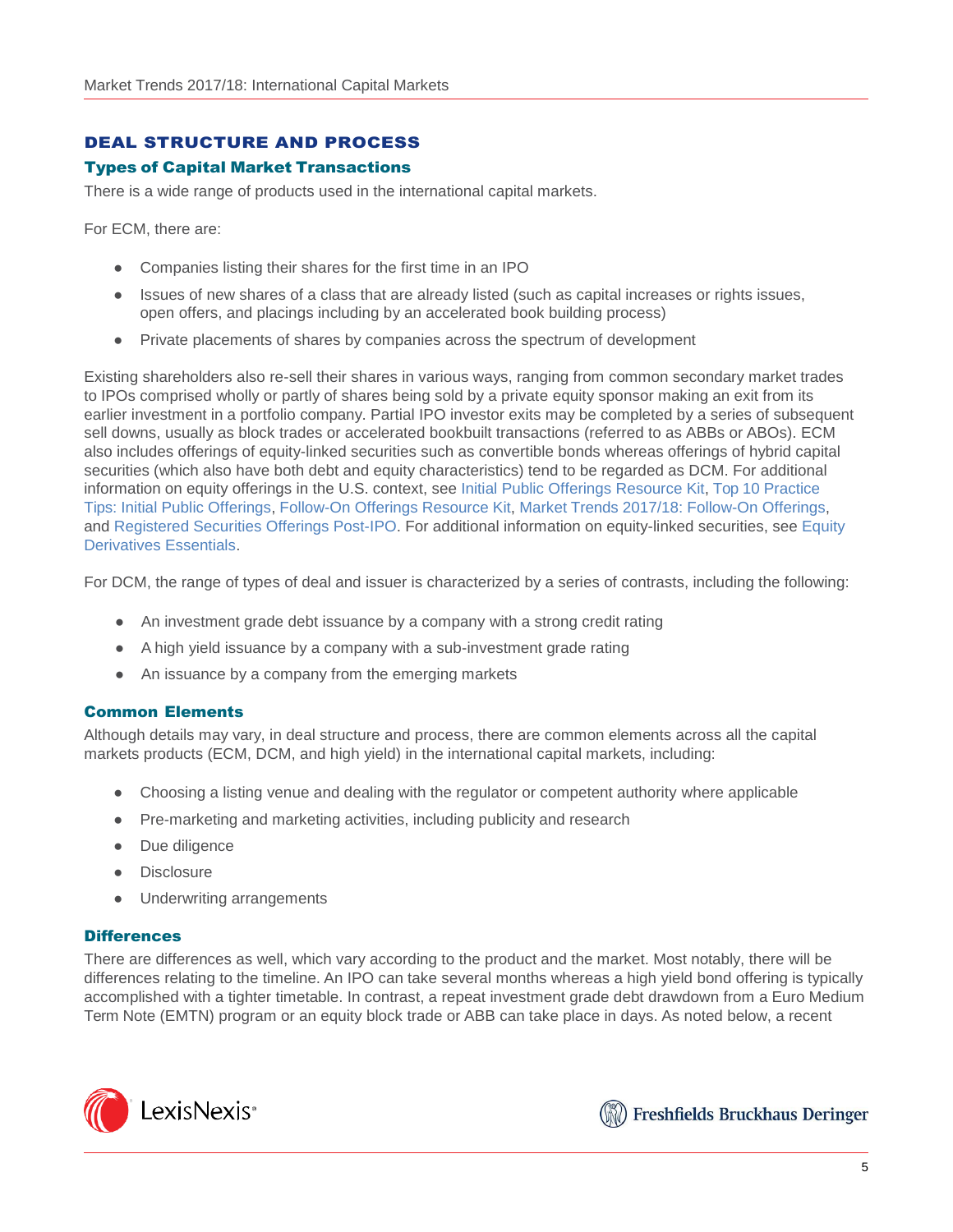trend in the international capital markets is mounting pressure to shorten the public timetable (the period between announcement and pricing of a deal) to make it easier to take advantage of market windows and to minimize execution risk. For additional information on medium-term note program in the U.S. context, see [Medium-Term](https://advance.lexis.com/open/document/lpadocument/?pdmfid=1000522&crid=5586edeb-eb28-460a-b0e6-25b1c8a386ee&pddocfullpath=%2Fshared%2Fdocument%2Fanalytical-materials%2Furn%3AcontentItem%3A5M1J-0R01-F873-B446-00000-00&pddocid=urn%3AcontentItem%3A5M1J-0R01-F873-B446-00000-00&pdcontentcomponentid=101206&pdteaserkey=sr0&pditab=allpods&ecomp=k8_g&earg=sr0&prid=f53a5ea5-5196-4e65-8197-0d4c38ee2d36) [Note \(MTN\) Programs.](https://advance.lexis.com/open/document/lpadocument/?pdmfid=1000522&crid=5586edeb-eb28-460a-b0e6-25b1c8a386ee&pddocfullpath=%2Fshared%2Fdocument%2Fanalytical-materials%2Furn%3AcontentItem%3A5M1J-0R01-F873-B446-00000-00&pddocid=urn%3AcontentItem%3A5M1J-0R01-F873-B446-00000-00&pdcontentcomponentid=101206&pdteaserkey=sr0&pditab=allpods&ecomp=k8_g&earg=sr0&prid=f53a5ea5-5196-4e65-8197-0d4c38ee2d36)

The markets targeted also make a difference to deal structures. For example, where the deal has a Rule 144A (17 C.F.R. § 230.144A) component for a private sale to qualified institutional investors in the United States, the timetable tends to be longer and the disclosure more detailed than for a deal sold entirely to investors outside the United States under Regulation S (17 C.F.R. §§ 230.901–230.905). For non-U.S. companies accessing the U.S. capital markets through an offering registered with the SEC, the process will generally have additional complexity and may require more time than similar transactions in other markets. For additional information on Rule 144A / Regulation S offerings, see Rule 144A / [Regulation](https://advance.lexis.com/open/document/lpadocument/?pdmfid=1000522&crid=5e9ed029-c166-4f3d-846c-da2e5c6f47e8&pddocfullpath=%2Fshared%2Fdocument%2Fanalytical-materials%2Furn%3AcontentItem%3A5P75-BTF1-F22N-X2S5-00000-00&pddocid=urn%3AcontentItem%3A5P75-BTF1-F22N-X2S5-00000-00&pdcontentcomponentid=101206&pdteaserkey=sr0&pditab=allpods&ecomp=k8_g&earg=sr0&prid=42bcd77d-09e2-4737-801f-1cb5cf2f467c) S Offerings Resource Kit.

However, the time period and complexity of the process also depend on the type of offering and type of issuer. A well-known seasoned issuer with an SEC-registered shelf registration can accomplish a large U.S. capital raising as swiftly as it can conduct a large eurobond offering from an EMTN program, and it might choose to proceed in parallel with both routes until it is clear which market offers the best price at the chosen time. By contrast, conducting an SEC-registered IPO may be more complicated and time-consuming for a non-U.S. company than in other markets, unless it qualifies for the lighter touch U.S. regulatory regime available to emerging growth companies (EGCs). Also, non-U.S. companies that meet the definition of foreign private issuer under U.S. federal securities law set forth in Rule 405 (17 C.F.R. § 230.405) under the Securities Act of 1933, as amended (Securities Act), and Rule 3b-4 (17 C.F.R. § 240.3b-4) under the Securities Exchange Act of 1934, as amended, benefit from several accommodations under the U.S. ongoing reporting regime once they become SEC-reporting companies (e.g., no quarterly reporting, exemption from Section 16 reporting short swing profit provisions and proxy rules, and ability to follow home country corporate governance). This lighter touch regime is not available to U.S. companies conducting their IPO in the United States, although some aspects apply where the issuer is an EGC.

## Choosing the Listing Venue

Choosing the listing venue, particularly for an IPO, is a key decision for participants in the international capital markets and is made early in the process. Listing is accomplished at the time of the offering, except in high yield transactions where listing generally occurs after the offering. Many factors will be taken into consideration, from both regulatory and business perspectives, to determine the best fit for the company. For example, the scope of applicable EU regulation varies according to whether a security is admitted to trading on an EU-regulated market or a multilateral trading facility (MTF) or other unregulated venue. Directive 2004/109/EC of December 15, 2004, as amended (the EU Transparency Directive) and Directive 2003/71/EC, as amended (the Prospectus Directive), which together prescribe the detailed reporting and disclosure requirements for listed securities, apply only to securities admitted to trading on an EU-regulated market, although the EU Market Abuse Regulation – Regulation (EU) No.596/2014 (MAR) applies across all EU markets, regulated or unregulated. The difficulties caused by MAR that came into effect in July 2016 (as discussed below) prompted some high yield issuers to consider alternatives to EU listing venues. In April 2018, the Luxembourg Stock Exchange began offering a new service that allows debt and equity securities to be admitted to its official list in the Securities Official List (SOL) section without admission to trading, thereby largely avoiding the application of regulations related to admission to trading, including the Prospectus Directive, the EU Transparency Directive, MAR and MiFID II. By contrast, some venues, such as London and Hong Kong, have a so-called gold-plated approach for equity offerings with additional requirements not generally found elsewhere (e.g., on eligibility to list). For further information on MAR and MiFID II in various contexts, see Market Trends [2017/18: Sovereign Bonds,](https://advance.lexis.com/open/document/lpadocument/?pdmfid=1000522&crid=a5c8f43a-4476-4c54-9b08-e8c225b65d28&pddocfullpath=%2Fshared%2Fdocument%2Fanalytical-materials%2Furn%3AcontentItem%3A5S7W-6W71-JGHR-M29Y-00000-00&pddocid=urn%3AcontentItem%3A5S7W-6W71-JGHR-M29Y-00000-00&pdcontentcomponentid=101206&pdteaserkey=sr0&pditab=allpods&ecomp=k8_g&earg=sr0&prid=cd41639e-3465-4dde-af25-f82797d5d95e) Market Trends 2016/17: [Sovereign Bonds,](https://advance.lexis.com/open/document/lpadocument/?pdmfid=1000522&crid=a91ea7cc-a80e-4e02-be79-8b110954b0ae&pddocfullpath=%2Fshared%2Fdocument%2Fanalytical-materials%2Furn%3AcontentItem%3A5NDT-0XC1-JTNR-M309-00000-00&pddocid=urn%3AcontentItem%3A5NDT-0XC1-JTNR-M309-00000-00&pdcontentcomponentid=101206&pdteaserkey=sr0&pditab=allpods&ecomp=k8_g&earg=sr0&prid=954f7185-f802-4d26-abd5-be5f4d290eef) Market Trends [2017/18: Hedge Funds,](https://advance.lexis.com/open/document/lpadocument/?pdmfid=1000522&crid=b318a2bb-0e3e-4e2f-8e78-915800708e6a&pddocfullpath=%2Fshared%2Fdocument%2Fanalytical-materials%2Furn%3AcontentItem%3A5SBX-5151-F06F-20SD-00000-00&pddocid=urn%3AcontentItem%3A5SBX-5151-F06F-20SD-00000-00&pdcontentcomponentid=101206&pdteaserkey=sr0&pditab=allpods&ecomp=k8_g&earg=sr0&prid=459a95b9-4c5f-4a47-8d4e-100924c19d46) and Reverse Yankee [Bonds and the New EU Market](https://advance.lexis.com/open/document/lpadocument/?pdmfid=1000522&crid=d4d60eec-9866-46a0-983c-afceb112f79d&pddocfullpath=%2Fshared%2Fdocument%2Fanalytical-materials%2Furn%3AcontentItem%3A5JTV-SH61-F7ND-G4VW-00000-00&pddocid=urn%3AcontentItem%3A5JTV-SH61-F7ND-G4VW-00000-00&pdcontentcomponentid=101206&pdteaserkey=sr0&pditab=allpods&ecomp=k8_g&earg=sr0&prid=c571c967-99da-4590-bace-000d7544b411) Abuse Regime.



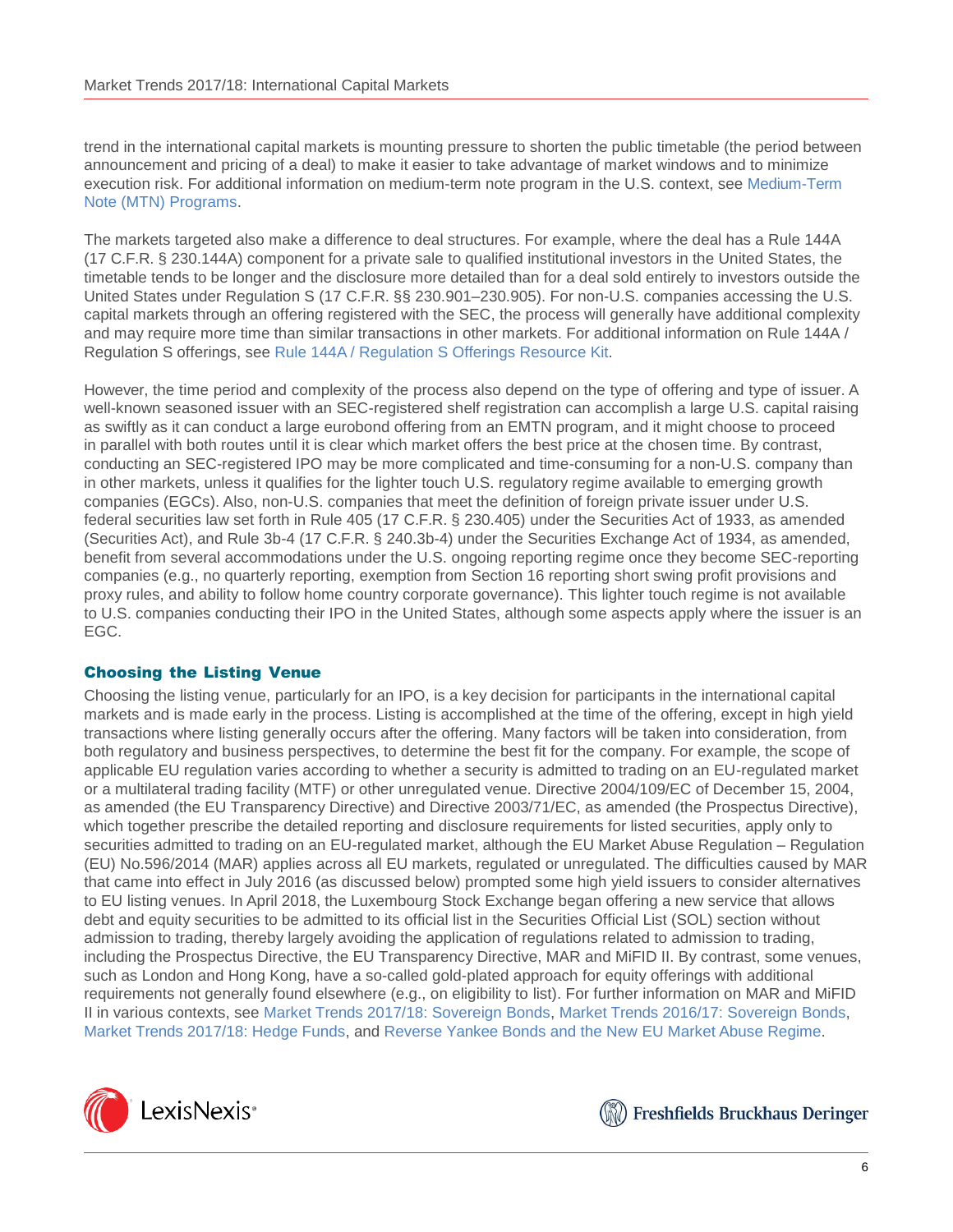For IPOs, the main markets for an international listing continue to be the United States, Hong Kong, London, and other major European exchanges such as Frankfurt and Amsterdam. London listings rebounded in 2017 making for one of the busiest years for the exchange despite concerns about Brexit. In Asia, the Shanghai Stock Exchange generally attracts Chinese companies, whereas the Hong Kong Stock Exchange attracts Chinese companies (including those with global operations) as well as Hong Kong and international companies. For DCM transactions, the main markets for European listings tend to be Luxembourg and Ireland while in the United States DCM transactions tend not to be listed but are often registered with the SEC. DCM transactions in Asia tend to be listed in Singapore or Hong Kong.

Another aspect in considering the regulatory burden of a venue is the regulator review process—how lengthy, substantive, and predictable it is, and whether filings are confidential. For equity offerings in some venues, a sponsor is required to act as the interface between the company and the listing authority (e.g., in London (for premium listings), Hong Kong, and Singapore). The sponsor is usually one of the investment banks acting on the offering. A further consideration is governance and other eligibility criteria that need to be met. Some exchanges have significant eligibility requirements while others, like the United States, focus on disclosure and allowing investors to make their own decisions based on that disclosure. Another area of difference between the United States and other international markets is with respect to the underwriting agreement. For example, in Europe and Asia the agreement tends to be specifically negotiated while in the United States, there is an established market practice.

A deciding factor in choosing listing venue has often been the ability to maintain founder control over the company and a substantial economic interest after the IPO. The United States (i.e., the New York Stock Exchange and Nasdaq) has often been the venue of choice for technology and other growth companies as it permits a dual-class capital structure, giving greater voting power to founding shareholders and does not have a significant free float requirement. Amsterdam is another example of an exchange that permits listing of a company with a dual-class capital structure. For further information on technology companies, see Technology [Industry Practice Guide.](https://advance.lexis.com/open/document/lpadocument/?pdmfid=1000522&crid=303f486c-ae04-4ce8-89bd-0afa63e18464&pddocfullpath=%2Fshared%2Fdocument%2Fanalytical-materials%2Furn%3AcontentItem%3A5N6D-2NT1-F4W2-62MJ-00000-00&pddocid=urn%3AcontentItem%3A5N6D-2NT1-F4W2-62MJ-00000-00&pdcontentcomponentid=101206&pdteaserkey=sr0&pditab=allpods&ecomp=k8_g&earg=sr0&prid=9fefa233-8413-4e78-91be-0188d1b8defa) By contrast, London (premium listings) does not permit the listing of companies with dual-class capital structures. This was also the case for the Hong Kong and Singapore exchanges until 2018 when both revised their listing rules to permit listings of companies from emerging and innovative sectors including (in certain cases) those with dual-class voting structures, as discussed below.

These developments illustrate a trend in 2017 for exchanges to look for ways to tailor their listing rules and processes to attract more international companies and companies from emerging industries. Throughout 2017, the Financial Conduct Authority, the EU National Competent Authority (i.e., securities regulator) for the United Kingdom (FCA), was consulting on changes to the London IPO process (as discussed below) in response to investor demand for more disclosure earlier in the process and to ensure objectivity and fairness in the provision of research. In addition, the Hong Kong Stock Exchange undertook a consultation on proposed new Listing Rules aimed at attracting the listings of emerging and innovative companies (discussed below). To a lesser extent, the SEC also made changes in 2017 aimed at making the U.S. public markets more attractive, for example, by extending confidential initial review of IPOs to more issuers and increasing its scope to include listings (i.e., without a capital raise) and follow-on offerings conducted within a year of an IPO. For more information on the SEC confidential review process, see [Understanding the SEC Review Process.](https://advance.lexis.com/open/document/lpadocument/?pdmfid=1000522&crid=f0e654b0-d6f7-4a59-b1a6-b1ffdaf26403&pddocfullpath=%2Fshared%2Fdocument%2Fanalytical-materials%2Furn%3AcontentItem%3A577X-HHT1-DXPM-S2W9-00000-00&pddocid=urn%3AcontentItem%3A577X-HHT1-DXPM-S2W9-00000-00&pdcontentcomponentid=101206&pdteaserkey=sr0&pditab=allpods&ecomp=k8_g&earg=sr0&prid=5d106678-32c7-4e69-8a53-defc917aa5e7)

# De-risking Trend

De-risking is where the parties in an offering take actions designed to ensure (as far as possible) that the deal is accomplished at the desired price, with the desired structure, and within the desired timeframe. The derisking trend has pushed the European markets to adopt a version of a pre-marketing strategy common in the



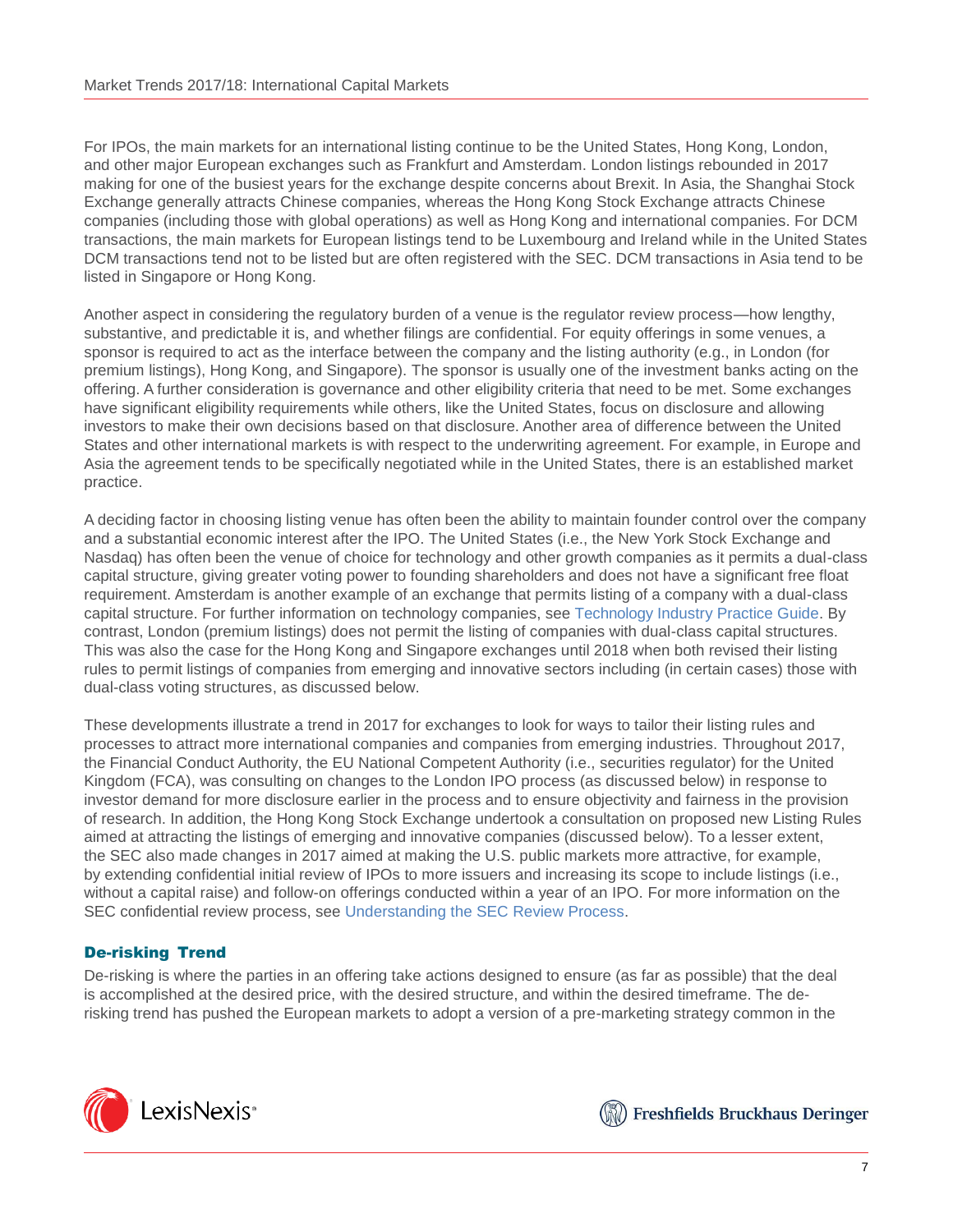Asian markets where key investors are approached early in the process as anchor investors. In Asia, there is a practice of signing up cornerstone investors who will receive confidential information ahead of the launch of the offering, execute nondisclosure and lock-up agreements, and make a contractual commitment to invest at the IPO price. These arrangements are disclosed in the prospectus and can form part of the marketing message for the deal. In Europe, the anchor investor process does not generally involve early contractual commitments but involves educating potential anchor investors early in the process, bringing them into the book of demand early, and obtaining strong indications of interest from them. Ultimately, though, such investors participate in the actual offering in the same way as other investors. Another practice that has developed in Europe is earlier company engagement with a range of potential investors, particularly for IPOs, often initially taking place months before any offering and then at later stages thereafter.

Such pre-marketing when the company or a parent company already has securities listed in Europe raises a potential market abuse issue, and this difficulty has been exacerbated by MAR as discussed below. The question is what information can legally be given to potential investors earlier in the process, including about a potential transaction. For substantive information regarding the company, market participants are moving towards using a slide presentation of information about the company that can be publicly disclosed on the company website and used in the prospectus. However, there is pressure from investors for more detailed information to be delivered earlier as can be seen in the changes discussed below comprising the new London IPO process.

The market abuse concern is particularly acute in IPOs of businesses that are a spin-off or subsidiary of an existing public company. In that case, the parent entity will be very cautious about releasing material information other than publicly and only when such information has been properly subject to due diligence. For more information about pre-marketing in the U.S. context, see Market Trends [2017/18: Confidentially Marketed Public](https://advance.lexis.com/open/document/lpadocument/?pdmfid=1000522&crid=116e0963-1bbd-43e9-8ffe-82bb7ce1a6b5&pddocfullpath=%2Fshared%2Fdocument%2Fanalytical-materials%2Furn%3AcontentItem%3A5SB2-9V81-F4GK-M3HB-00000-00&pddocid=urn%3AcontentItem%3A5SB2-9V81-F4GK-M3HB-00000-00&pdcontentcomponentid=101206&pdteaserkey=sr0&pditab=allpods&ecomp=k8_g&earg=sr0&prid=16f75aa4-ac74-4569-af08-60867078ab4e) [Offerings](https://advance.lexis.com/open/document/lpadocument/?pdmfid=1000522&crid=116e0963-1bbd-43e9-8ffe-82bb7ce1a6b5&pddocfullpath=%2Fshared%2Fdocument%2Fanalytical-materials%2Furn%3AcontentItem%3A5SB2-9V81-F4GK-M3HB-00000-00&pddocid=urn%3AcontentItem%3A5SB2-9V81-F4GK-M3HB-00000-00&pdcontentcomponentid=101206&pdteaserkey=sr0&pditab=allpods&ecomp=k8_g&earg=sr0&prid=16f75aa4-ac74-4569-af08-60867078ab4e) and [Bought](https://advance.lexis.com/open/document/lpadocument/?pdmfid=1000522&crid=750645ce-d21b-4489-9d54-13a669c37b2f&pddocfullpath=%2Fshared%2Fdocument%2Fanalytical-materials%2Furn%3AcontentItem%3A5N1W-R7M1-FFMK-M3HB-00000-00&pddocid=urn%3AcontentItem%3A5N1W-R7M1-FFMK-M3HB-00000-00&pdcontentcomponentid=101206&pdteaserkey=sr0&pditab=allpods&ecomp=k8_g&earg=sr0&prid=d7713449-2040-441a-8e0b-b7da8f841565) Deals.

# Deal Terms

Deal terms have also evolved to reduce risk. For example, for a company that needs to raise equity capital for an acquisition but the regulator, the market, or the seller requires certain funds or a stronger balance sheet, a practice has developed where banks agree with the company to underwrite an amount of proceeds without specifying the number of shares to be issued or a price. Either a short form standby underwriting agreement or a full underwriting agreement with a pricing formula or pricing reset mechanism is entered into at the time of announcement and often before a prospectus has been prepared. Conditionality varies from deal to deal and market to market as well as upon the requirements of the relevant listing authority. In practice, once such an arrangement is in place, it is difficult for the banks to withdraw (although technically, depending upon the conditions to the agreement, they may have the right to do so).

# DISCLOSURE TRENDS

#### Alternative Performance Measures

Financial disclosure in the prospectus is at the heart of the offering process. During 2016, securities regulators across the world focused on the quality of disclosure of alternative performance measures (APMs), also called non-GAAP financial measures (NGFMs), and throughout 2017 issuers and regulators continued to digest and develop this regulatory push. An NGFM is a numerical measure of financial performance that excludes (or includes) items that would be included (or excluded) in related generally accepted accounting principle (GAAP) line items and that do not appear on the face of the financial statements. The International Organization of Securities Commissions, the SEC, and the pan-EU regulator (the European Securities and Markets Authority or ESMA) all issued broadly consistent guidance on the topic and issuers have been adapting their disclosures to the new guidance. Common themes in the guidance include:

Consistency in using an APM from period to period



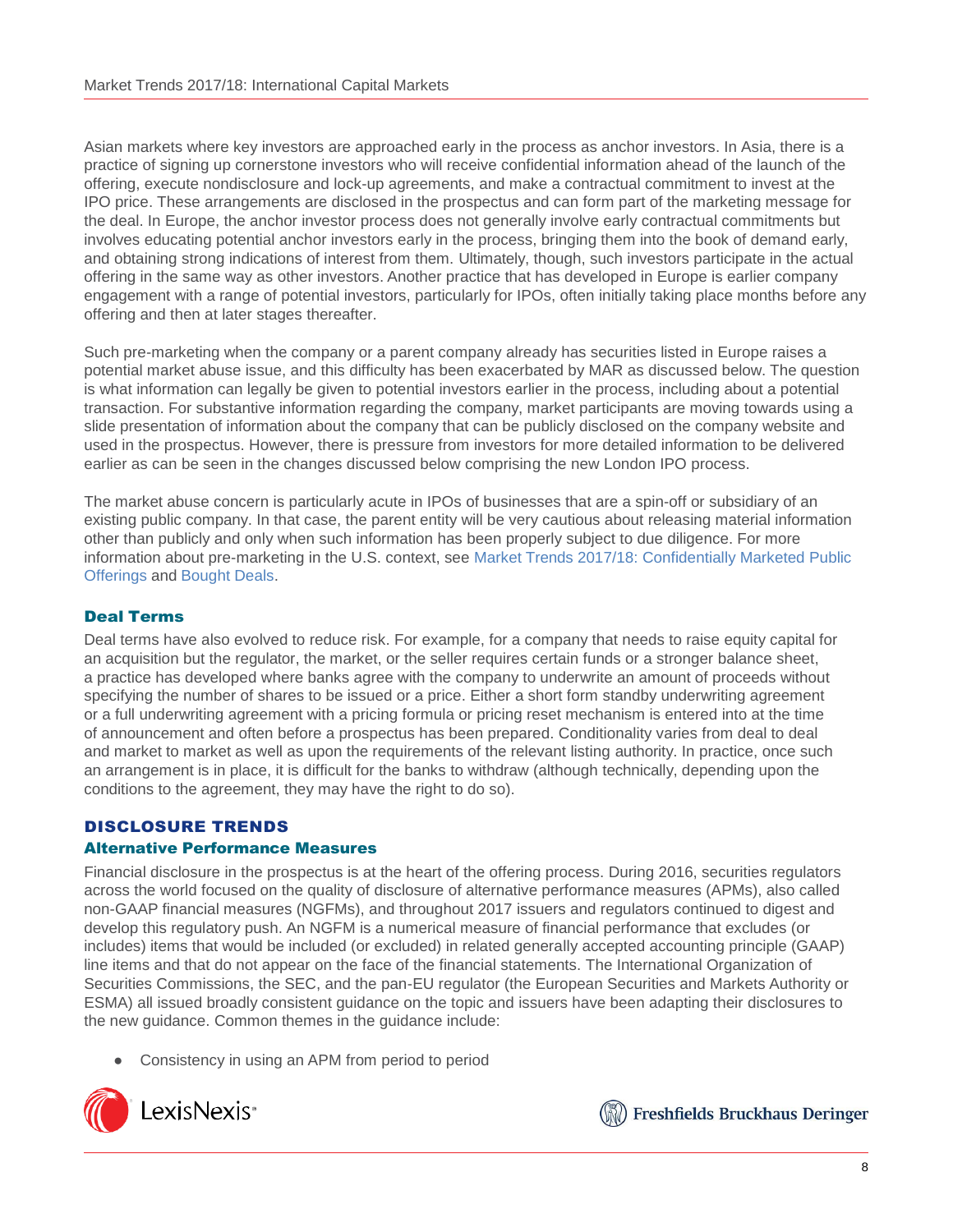- Using a label that faithfully represents what the APM conveys
- Reconciling the APM to the nearest related GAAP measure
- Explaining why the APM is used
- Defining it –and–
- Not giving the APM more prominence than the related GAAP measure

Because the guidance relates to APMs used in all disclosures, companies are also reviewing their use of APMs in their ongoing reporting disclosure.

At first, European national regulators simply asked for issuers to identify APMs in the prospectus and to confirm that they had complied with the ESMA guidance. By contrast, the SEC guidance (available at [https://www.sec.](https://www.sec.gov/divisions/corpfin/guidance/nongaapinterp.htm) [gov/divisions/corpfin/guidance/nongaapinterp.htm\)](https://www.sec.gov/divisions/corpfin/guidance/nongaapinterp.htm) is more detailed and proscriptive, and the staff at the Division of Corporation Finance at the SEC has the ability to implement the guidance through the established comment letter process as they review disclosure in SEC filings. In October 2017, ESMA updated its guidance on APMs (available at [https://www.esma.europa.eu/document/qa-esma-guidelines-alternative-performance-measures\)](https://www.esma.europa.eu/document/qa-esma-guidelines-alternative-performance-measures) with new questions covering constant currency, segment information, APMs that explain compliance with covenants/ legislation, disclosure of "organic growth," the need for numeric reconciliation, and dealing with biased measures of performance.

In Europe, the regulatory focus on APMs has extended to the marketing phase of transactions, effectively imposing more disciplined use of APMs in that context. Article 12 of a 2016 EU regulation called Omnibus II Directive RTS (Regulatory Technical Standards under Commission Delegated Regulation (EU) 2016/301) requires any APM used outside the prospectus in marketing an offering to be included in the prospectus. Subsequent ESMA guidance on this new regulation requires that any APMs given out orally in response to questions at a live presentation (such as a roadshow or interview), but not included in the prospectus, must be added to the prospectus. This would require amending a prospectus that is still subject to regulatory approval and supplementing a prospectus that has already been approved.

The developments on APMs point to a broader trend: investors want disclosure that enables them to understand the financial drivers of the business in the same way that company management does, including with more forward-looking information, such as profit forecasts. Broadly, for equity, current EU rules require profit forecasts to be disclosed in the prospectus and any profit forecast (whether already outstanding or made in the context of the offering) to be reported on by the accountants. Historically, the report requirement has proved a disincentive to making profit forecasts because it can be difficult, time-consuming, and costly to obtain. It is expected that the accountants' report requirement will be dropped in the new EU Prospectus Regulation that will apply from July 2019 and is discussed below. In March 2018, ESMA issued guidance (available at [https://www.esma.europa.](https://www.esma.europa.eu/press-news/esma-news/esma-adds-new-qa-profit-forecasts) [eu/press-news/esma-news/esma-adds-new-qa-profit-forecasts\)](https://www.esma.europa.eu/press-news/esma-news/esma-adds-new-qa-profit-forecasts) that takes a more expansive view as to what statements constitute a profit forecast than previously adopted by many regulators. As a result, a broader range of forward-looking statements are likely to be treated as profit forecasts triggering the need for an accountants' report, at least until the new Prospectus Regulation discussed below applies (and assuming that the report requirement is dropped as expected). This may result in more forward-looking statements being reported upon during this period or fewer forward-looking statements being made.

This trend to provide more APMs and forward-looking information poses diligence and comfort challenges for counsel and other market participants that have potential liability for statements made by the company in the offering process. In Europe, there is likely to be pressure and uncertainty among market participants until market



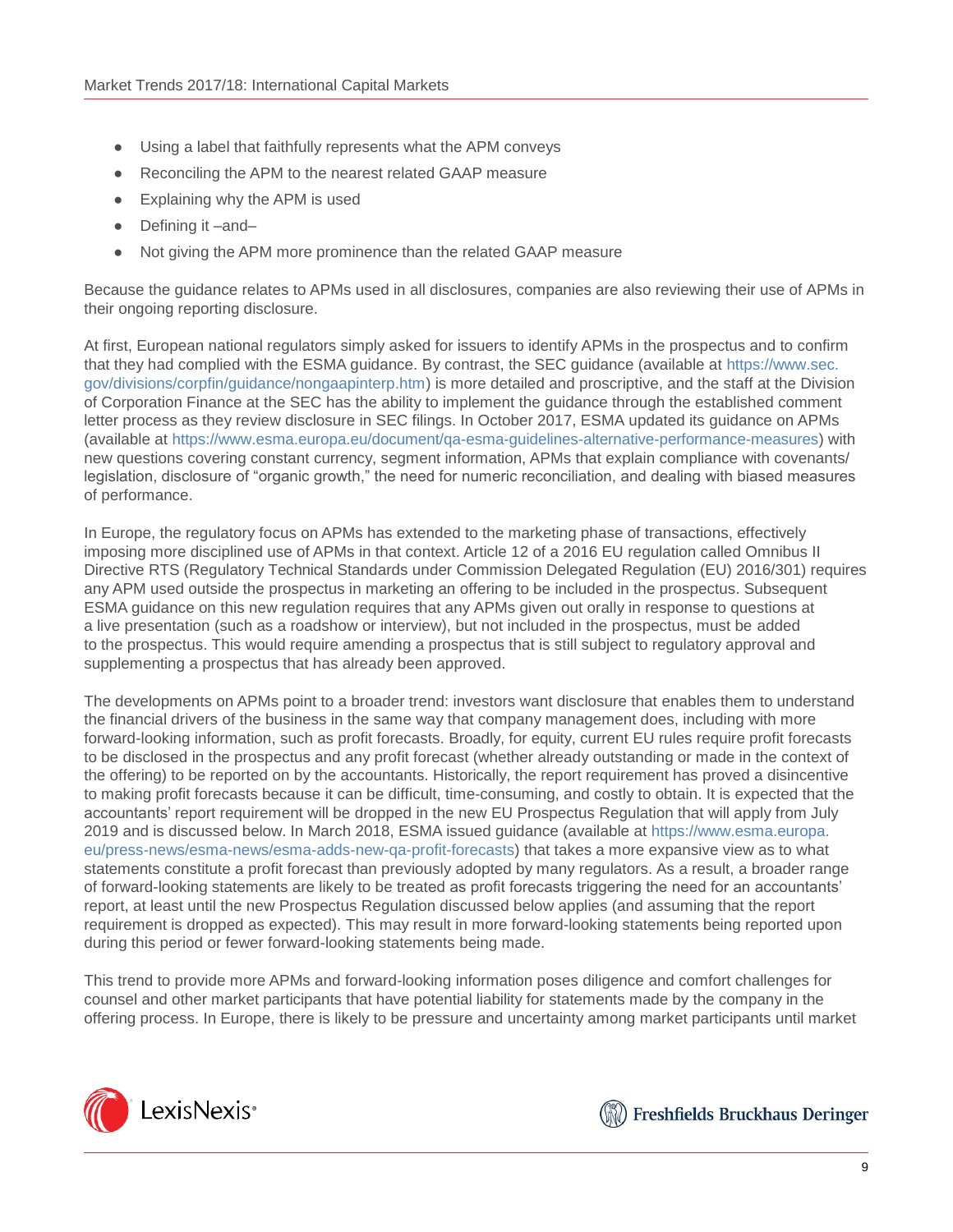practice has developed around how best to balance liability concerns and investors' desire for (and regulators' requirements for) this forward-looking information. Although APMs and forward-looking disclosure may be material to, and sought by, the investor, it is difficult for counsel and third-party market participants to diligence such disclosure or obtain comfort on it from the accountants (which for profit forecasts will likely no longer be required). Deal participants will need to develop compliance and diligence methodology for APMs and forward-looking information. For example, participants are seeking comfort on components of APMs, finding ways to diligence a qualitative narrative, making use of management diligence, crafting assumptions and risk factors, and referring to comparable companies. For more information about APMs in the U.S. context, see [SEC Regulation of Non-GAAP](https://advance.lexis.com/open/document/lpadocument/?pdmfid=1000522&crid=81dafb43-c04f-4298-88b8-10598e1eed03&pddocfullpath=%2Fshared%2Fdocument%2Fanalytical-materials%2Furn%3AcontentItem%3A5SJT-XKD1-JJ1H-X28V-00000-00&pddocid=urn%3AcontentItem%3A5SJT-XKD1-JJ1H-X28V-00000-00&pdcontentcomponentid=101206&pdteaserkey=sr0&pditab=allpods&ecomp=k8_g&earg=sr0&prid=4f6d0e31-f3ab-4813-9b7f-32387eb7bcf9) [Financial Measures](https://advance.lexis.com/open/document/lpadocument/?pdmfid=1000522&crid=81dafb43-c04f-4298-88b8-10598e1eed03&pddocfullpath=%2Fshared%2Fdocument%2Fanalytical-materials%2Furn%3AcontentItem%3A5SJT-XKD1-JJ1H-X28V-00000-00&pddocid=urn%3AcontentItem%3A5SJT-XKD1-JJ1H-X28V-00000-00&pdcontentcomponentid=101206&pdteaserkey=sr0&pditab=allpods&ecomp=k8_g&earg=sr0&prid=4f6d0e31-f3ab-4813-9b7f-32387eb7bcf9) and Top 10 Practice Tips: [Foreign Private Issuers.](https://advance.lexis.com/open/document/lpadocument/?pdmfid=1000522&crid=466f2394-2efe-4c71-885e-6fc5d7d96e74&pddocfullpath=%2Fshared%2Fdocument%2Fanalytical-materials%2Furn%3AcontentItem%3A5P75-BTF1-F22N-X2S4-00000-00&pddocid=urn%3AcontentItem%3A5P75-BTF1-F22N-X2S4-00000-00&pdcontentcomponentid=101206&pdteaserkey=sr0&pditab=allpods&ecomp=k8_g&earg=sr0&prid=b9e7568c-7a72-4e4f-a2b7-021965a5c231)

# **Cybersecurity**

Outside of financial disclosure, there was a significant development in February 2018 when the SEC issued an interpretive release on cybersecurity disclosure (available at [https://www.sec.gov/rules/interp/2018/33-10459.pdf\)](https://www.sec.gov/rules/interp/2018/33-10459.pdf) which reinforces and expands on the principles-based guidance from the staff of the SEC's Division of Corporate Finance in 2011. The guidance applies to SEC registrants, including non-U.S. companies, in their SEC filings and is also relevant to disclosure in offerings by companies that are not SEC-reporting where that disclosure is subject to the Rule 10b-5 disclosure standard. Key points include the importance of cybersecurity policies and procedures, especially the role of disclosure controls and procedures; the application of insider trading and selective disclosure prohibitions in the context of cybersecurity including preventative measures or policies; and where cybersecurity risk is material, disclosure about the board's oversight role. Cybersecurity disclosure is topical given the recent difficulties experienced by the U.S. company Facebook over misuse of Facebook users' personal data by third parties and developments in European regulation with the entry into force in May 2018 of the EU General Data Protection Regulation (for more information, see [https://www.eugdpr.org/\)](https://www.eugdpr.org/). For a form of cybersecurity risk factor, see [Cybersecurity](https://advance.lexis.com/open/document/lpadocument/?pdmfid=1000522&crid=6239070e-79d8-4cae-920e-f72c829867d4&pddocfullpath=%2Fshared%2Fdocument%2Fforms%2Furn%3AcontentItem%3A5K2N-YCD1-JFKM-64MP-00000-00&pddocid=urn%3AcontentItem%3A5K2N-YCD1-JFKM-64MP-00000-00&pdcontentcomponentid=101381&pdteaserkey=sr0&pditab=allpods&ecomp=k8_g&earg=sr0&prid=14857cbe-ecb0-49a5-9244-95ec662ccb5c) Risk Factor.

# INDUSTRY INSIGHTS

Different markets may focus on different sectors, and this focus can lead to development of rules, practices, and expertise tailored to particular sectors. For example, historically Hong Kong has attracted companies in the consumer sector with strong brands while Nasdaq tends to attract technology companies. As noted above, the Hong Kong Stock Exchange is changing its listing rules to make it easier to list for biotech issuers that are developing or producing pharmaceuticals, biologics, and medical devices and that would otherwise not meet the financial eligibility tests required for listed companies. Canada, the United States, and London are attractive to issuers in the energy sector, and each market may apply its own rules tailored to that sector.

# Specialized Extractive Industry Disclosure Requirements

An example of such rules is the EU Transparency Directive requirement that any company listed in a European jurisdiction that actually makes a payment to a host country government for commercial development of reserves must report the payment. Under the European rules, an issuer would not have to report payments made by equity-accounted investees that are not its subsidiaries. A similar U.S. rule for SEC-reporting companies, domestic and non-U.S., was eliminated on February 14, 2017 when the president of the United States signed into law a joint resolution of Congress that had been passed under the 1996 Congressional Review Act (5 U.S.C. §§ 801–808) (which allows a new Congress to act quickly to invalidate recent rulemaking by governmental agencies). However, the SEC remains required by the Dodd-Frank Wall Street Reform and Consumer Protection Act of 2010 to establish such a rule and the Director of the SEC's Division of Corporation Finance publicly indicated in February 2018 that the staff is preparing recommendations for a rule proposal to implement this resource extraction issuer disclosure provision. For more information on extractive industry disclosure in the U.S. context, see SEC's Previously [Adopted Resource Extraction Issuer Disclosure Rule.](https://advance.lexis.com/open/document/lpadocument/?pdmfid=1000522&crid=a526a7be-294b-42b7-887a-2b97907d1559&pddocfullpath=%2Fshared%2Fdocument%2Fanalytical-materials%2Furn%3AcontentItem%3A5MKY-5RH1-JBDT-B169-00000-00&pddocid=urn%3AcontentItem%3A5MKY-5RH1-JBDT-B169-00000-00&pdcontentcomponentid=101206&pdteaserkey=sr0&pditab=allpods&ecomp=k8_g&earg=sr0&prid=89c93dbd-910a-40f5-9094-81b83bcd6c12)



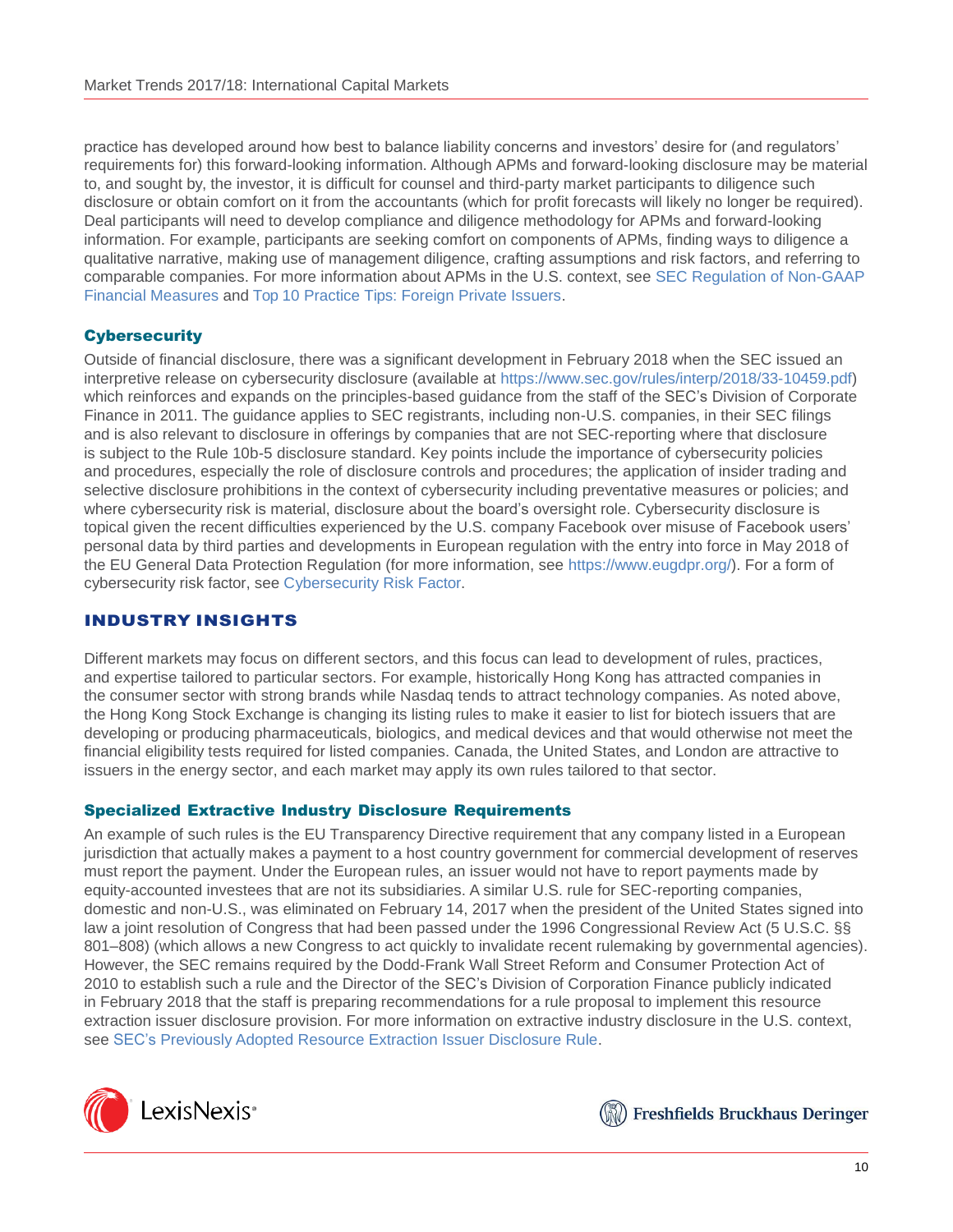## Reserves Disclosure Requirements

Another example of specialized disclosure rules is the requirement for disclosure of oil and gas reserves. The U.K. rules require that a Competent Persons Report be included in the prospectus needed for listing of an oil and gas company. This report is similar to an expert's report in the United States but relates only to an expert reporting on reserves. For more information, see [Oil and Gas Industry Practice Guide.](https://advance.lexis.com/open/document/lpadocument/?pdmfid=1000522&crid=1f182f58-1247-454d-bb5f-24ef5b94261f&pddocfullpath=%2Fshared%2Fdocument%2Fanalytical-materials%2Furn%3AcontentItem%3A5NGX-1JM1-JCBX-S113-00000-00&pddocid=urn%3AcontentItem%3A5NGX-1JM1-JCBX-S113-00000-00&pdcontentcomponentid=101206&pdteaserkey=sr0&pditab=allpods&ecomp=k8_g&earg=sr0&prid=b353ea69-dfcf-41f0-9079-d7b590910022)

By contrast, SEC Regulation S-K Items 1201–1208 (17 C.F.R. §§ 229.1201–229.1208) and the definitions in SEC Rule 4-10(a) of Regulation S-X (17 C.F.R. 210.4-10(a)) require specific reserve and resource disclosures for oil and gas companies. These rules do not permit the disclosure in a registration statement of estimates of oil and gas resources that do not qualify as reserves and do not permit a value to be attributed to such resources. The SEC definition of reserves is different from the definition applied by other international reporting standards, including the Petroleum Resources Management System (PRMS). Under the PRMS, to qualify for reserve treatment, the extractive project must be commercial rather than economically producible.

# LEGAL AND REGULATORY TRENDS

**Significant listing rule changes for Hong Kong and Singapore stock exchanges.** In early May 2018, the Hong Kong Stock Exchange adopted new rules allowing the listing of the following three categories of company to its main board:

- Biotech companies that do not meet the financial eligibility tests currently required to list on the main board (provided that certain criteria are met)
- Companies that are both high growth and innovative and have weighted voting right structures (also known as dual-class capital structures) –and–
- Companies wishing to conduct a secondary listing in Hong Kong

In response to these rules, a substantial number of early stage biotech companies, including several with substantial operations outside of China including the United States, have filed listing applications under the new regime. In addition, the Singapore Stock Exchange in June 2018 introduced rules allowing companies with dualclass share structures to list on its main board, provided that certain protective measures are implemented. Both initiatives are intended to increase the number of listings in Hong Kong and Singapore of so-called new economy and technologically focused companies.

**Brexit negotiation.** On March 29, 2017, the United Kingdom gave formal notice to leave the EU. This action started a two-year negotiation of the terms of its exit, which will occur on March 29, 2019, potentially including arrangements for a transitional period after exit to December 31, 2020 (to avoid the disruption expected if there were a so-called hard or cliff-edge Brexit) during which key elements of EU membership (e.g., continued participation in the single market and customs union) may continue. The transitional period would allow more time for the future relationship between the United Kingdom and the EU to be worked out. It is impossible to predict how the process of the negotiations may affect market sentiment in the future where the only certainty is that the relationship of the United Kingdom and the EU remains uncertain. For more information, see [Market](https://advance.lexis.com/open/document/lpadocument/?pdmfid=1000522&crid=0763a8bf-47a3-4cc2-b1f3-2a9e14237c2f&pddocfullpath=%2Fshared%2Fdocument%2Fanalytical-materials%2Furn%3AcontentItem%3A5SG9-JGF1-JTNR-M4XV-00000-00&pddocid=urn%3AcontentItem%3A5SG9-JGF1-JTNR-M4XV-00000-00&pdcontentcomponentid=101206&pdteaserkey=sr0&pditab=allpods&ecomp=k8_g&earg=sr0&prid=c0b08298-5f47-441b-ba87-1a7fc62242bd) Trends [2017/18: Brexit Disclosure.](https://advance.lexis.com/open/document/lpadocument/?pdmfid=1000522&crid=0763a8bf-47a3-4cc2-b1f3-2a9e14237c2f&pddocfullpath=%2Fshared%2Fdocument%2Fanalytical-materials%2Furn%3AcontentItem%3A5SG9-JGF1-JTNR-M4XV-00000-00&pddocid=urn%3AcontentItem%3A5SG9-JGF1-JTNR-M4XV-00000-00&pdcontentcomponentid=101206&pdteaserkey=sr0&pditab=allpods&ecomp=k8_g&earg=sr0&prid=c0b08298-5f47-441b-ba87-1a7fc62242bd)

**New London IPO process.** The financial services industry in the United Kingdom is likely to be considerably affected by Brexit in various ways. Market participants are seeking to ameliorate and, if possible, exploit the changes to protect or enhance London's competitiveness as a financial center and as a listing venue. The FCA did a five-year study of primary market activities in the United Kingdom (ECM, DCM, and mergers and acquisitions) in order to consider ways to improve the London IPO process and conducted a consultation on



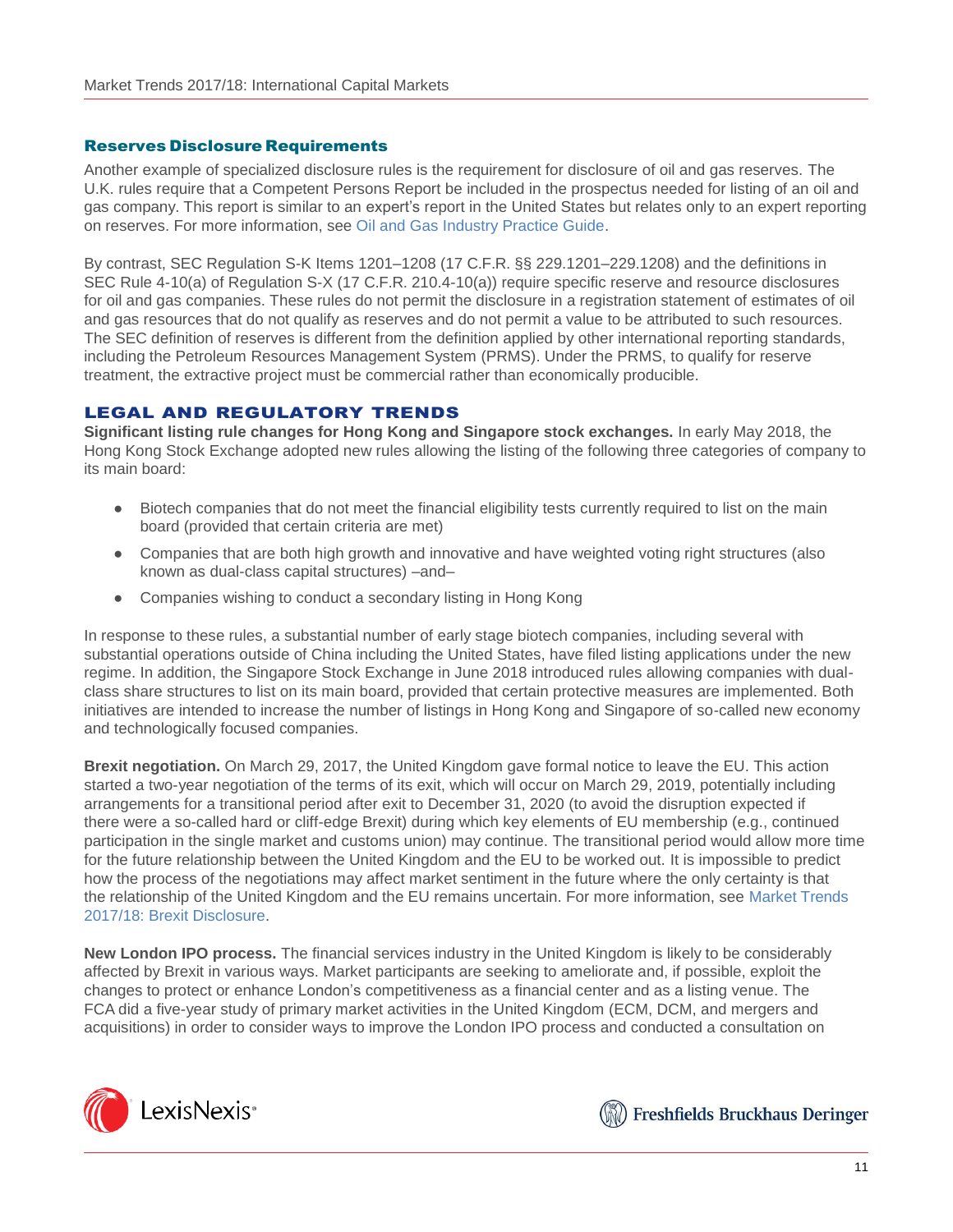proposed reforms. In October 2017, the FCA published the results of the consultation and, most importantly, the final rules to implement the proposed reforms (available at [https://www.fca.org.uk/publication/policy/ps17-23.](https://www.fca.org.uk/publication/policy/ps17-23.pdf) [pdf\).](https://www.fca.org.uk/publication/policy/ps17-23.pdf) The final rules include (1) making certain disclosures about the company available earlier in the process (in a registration document approved by the regulator but containing no information about an offering, with the approved prospectus including details of the offering to follow, which is an approach similar to that used in France) and (2) providing access to company management for analysts who are not connected to the banks underwriting the IPO. Market participants are continuing to work out the implications of the new process that went into effect in July 2018.

**New premium listing category for sovereign-controlled companies.** In 2018, the London Stock Exchange began offering a new premium listing category for commercial companies controlled by a shareholder that is a sovereign country. The new category is available for both shares and global depositary receipts (GDRs) and offers higher investor protection than would otherwise be available if such issuers used a standard listing (previously their only option). The new category benefits from relaxation of the controlling shareholder and related party transaction regimes otherwise applicable to premium listings (although all other premium listing eligibility requirements apply). Sovereign shareholders are exempt from the requirement to enter into a controlling shareholder agreement with the issuer but are subject to the requirement for the election of independent directors to be subject to separate approval by independent shareholders. The related party regime does not apply except for disclosing the details of a related party transaction as soon as possible after the terms are agreed—so there is no requirement for prior shareholder approval or a so-called fair and reasonable opinion from a sponsor for transactions with the sovereign (as a shareholder safeguard, premium-listed companies are required to seek sponsor guidance on the application of the related party regime where a proposed transaction is with a related party and the rules require the sponsor to confirm whether the terms of the proposed transaction are fair and reasonable as far as the shareholders are concerned). For more information about sovereign entities, see [Sovereign](https://advance.lexis.com/open/document/lpadocument/?pdmfid=1000522&crid=855784a4-dcb6-4d20-9eab-4d7f9d47d81a&pddocfullpath=%2Fshared%2Fdocument%2Fanalytical-materials%2Furn%3AcontentItem%3A5N6D-2NT1-F4W2-62MH-00000-00&pddocid=urn%3AcontentItem%3A5N6D-2NT1-F4W2-62MH-00000-00&pdcontentcomponentid=101206&pdteaserkey=sr0&pditab=allpods&ecomp=k8_g&earg=sr0&prid=90047f59-0d3a-4603-8064-6fa33a053777) Entities Practice Guide, Schedule B Foreign Sovereign [Debt Offerings,](https://advance.lexis.com/open/document/lpadocument/?pdmfid=1000522&crid=39efab15-fe62-4b81-8277-12a64c1bf866&pddocfullpath=%2Fshared%2Fdocument%2Fanalytical-materials%2Furn%3AcontentItem%3A5NNK-TSW1-F1H1-203F-00000-00&pddocid=urn%3AcontentItem%3A5NNK-TSW1-F1H1-203F-00000-00&pdcontentcomponentid=101206&pdteaserkey=sr0&pditab=allpods&ecomp=k8_g&earg=sr0&prid=f27d198a-04c5-496e-b959-5818a2fc10fc) Market Trends [2016/17:](https://advance.lexis.com/open/document/lpadocument/?pdmfid=1000522&crid=fdc04ffa-e702-4d52-9e2d-2494033f53e6&pddocfullpath=%2Fshared%2Fdocument%2Fanalytical-materials%2Furn%3AcontentItem%3A5NDT-0XC1-JTNR-M309-00000-00&pddocid=urn%3AcontentItem%3A5NDT-0XC1-JTNR-M309-00000-00&pdcontentcomponentid=101206&pdteaserkey=sr0&pditab=allpods&ecomp=k8_g&earg=sr0&prid=4f7e4b11-cfcb-4c47-8c9b-a1fb5820567e) [Sovereign](https://advance.lexis.com/open/document/lpadocument/?pdmfid=1000522&crid=fdc04ffa-e702-4d52-9e2d-2494033f53e6&pddocfullpath=%2Fshared%2Fdocument%2Fanalytical-materials%2Furn%3AcontentItem%3A5NDT-0XC1-JTNR-M309-00000-00&pddocid=urn%3AcontentItem%3A5NDT-0XC1-JTNR-M309-00000-00&pdcontentcomponentid=101206&pdteaserkey=sr0&pditab=allpods&ecomp=k8_g&earg=sr0&prid=4f7e4b11-cfcb-4c47-8c9b-a1fb5820567e) Bonds, and Market Trends [2017/18: Sovereign Bonds.](https://advance.lexis.com/open/document/lpadocument/?pdmfid=1000522&crid=cd00c8dc-ba6f-42b5-9f24-10095ac5b11d&pddocfullpath=%2Fshared%2Fdocument%2Fanalytical-materials%2Furn%3AcontentItem%3A5S7W-6W71-JGHR-M29Y-00000-00&pddocid=urn%3AcontentItem%3A5S7W-6W71-JGHR-M29Y-00000-00&pdcontentcomponentid=101206&pdteaserkey=sr0&pditab=allpods&ecomp=k8_g&earg=sr0&prid=7836259e-a111-4245-8e93-6fa6353bc9d7)

**MiFID II.** The Markets in Financial Instruments Directive (MiFID) is the EU legislation that regulates EU investment firms who provide services to clients linked to financial instruments (e.g., shares, bonds, units in collective investment schemes, and derivatives), and the venues where those instruments are traded. This directive was replaced effective January 2018 by MiFID II and a new Markets in Financial Instruments Regulation to introduce sweeping changes to the EU regime for financial services regulation. Of most interest in the context of capital markets transactions are the rules relating to transaction reporting and to investor protection. Broadly, the effect of the new regime is to extend obligations that previously applied only to equities to all financial instruments, including non-equity securities. This has an impact on the way financial institutions sell bonds in the primary markets because of new requirements that include transparency on allocation to investors, disclosure requirements on fees, transaction reporting requirements, and product governance obligations. On transaction reporting, the new regime increases both the scope of financial instruments covered by the requirement and the amount of data required. On investor protection, there are new rules on product governance that apply to the manufacture and distribution of financial products and MiFID II broadly prohibits EU independent advisors and portfolio managers from taking inducements from product providers or third parties, which has implications for the provision of research services. Charges for third-party research (e.g., provided by investment banks / broker-dealers) must now be broken out separately by EU investment managers and no longer bundled up with the trading commissions that are passed on to investors, as had been the practice globally. The purpose of this requirement is to enable clients (investors) to understand clearly what they are being charged for. The requirement also caused a potential conflict with the regulatory regime in the United States, solved on



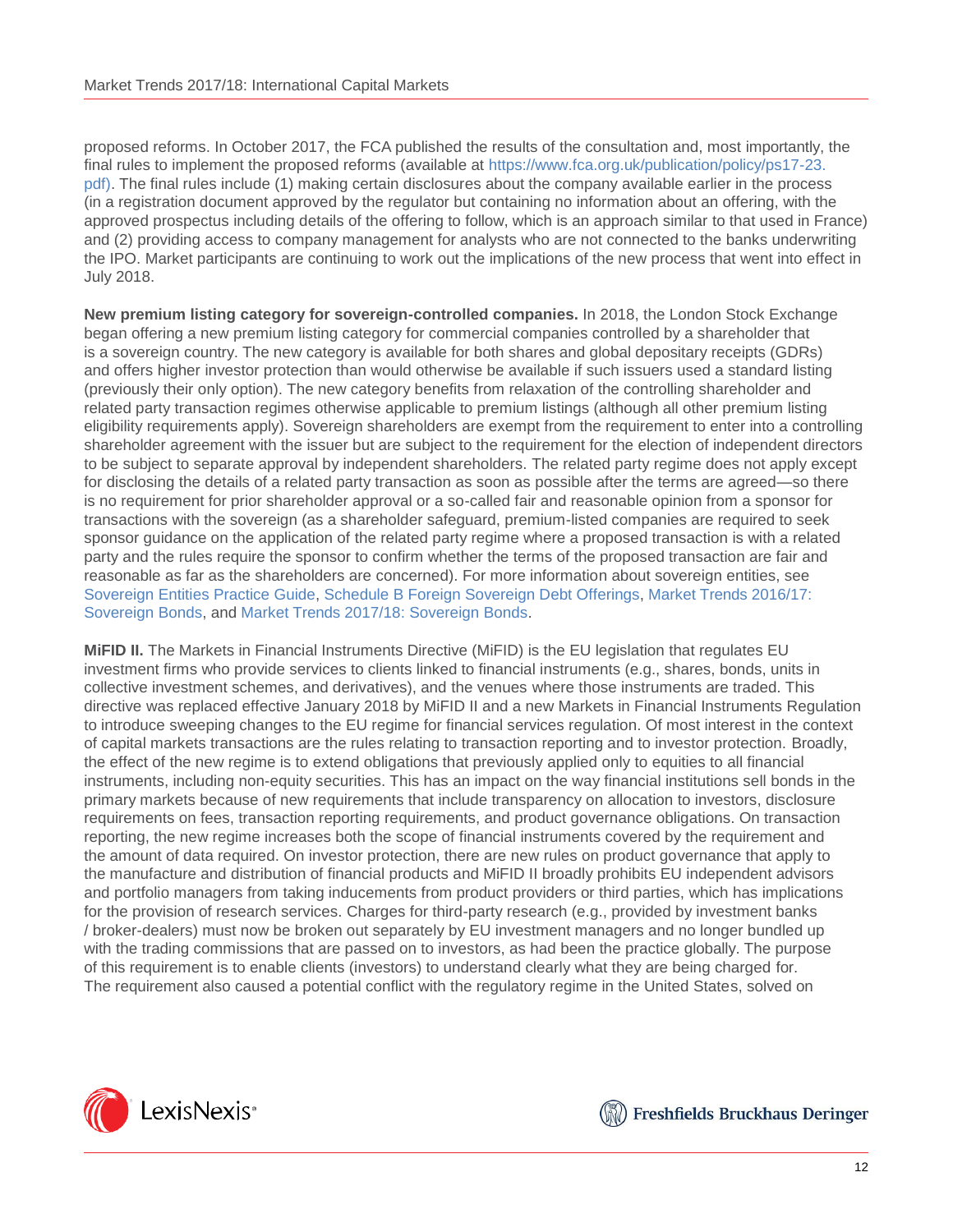a temporary basis in October 2017 by the SEC. See SEC Announces Measures to Facilitate Cross-Border Implementation of the European Union's MiFID II's Research Provisions (October 26, 2017), available at [https://](https://www.sec.gov/news/press-release/2017-200-0) [www.sec.gov/news/press-release/2017-200-0.](https://www.sec.gov/news/press-release/2017-200-0) This is an example of how non-EU counterparties may be indirectly affected by MiFID II when dealing with EU counterparties even though MiFID II is intended only to apply to EU entities and activities undertaken in the EU.

**PRIIPs.** The Packaged Retail and Insurance-based Investment Products (PRIIPs) Regulation is a piece of EU legislation in effect since January 1, 2018. It establishes a disclosure regime for PRIIPs and requires those who manufacture, advise on, or sell such products to provide retail investors with a key information document (KID) in the form prescribed. The regime applies where an investment product is a PRIIP and is being marketed to one or more investors in the European Economic Area. It applies to relevant new bonds issued after January 1, 2018, and to secondary trading of such bonds issued before that date. The PRIIPs regime complements the MiFID II regime and requires that retail investors in PRIIPs be provided with a KID a reasonable time before they are committed by any investment contract and that manufacturers (usually issuers) regularly review any KID and if necessary publish a revised KID.

**Prospectus regulation.** As part of the EU Capital Markets Union Action Plan of September 2015, the European Commission announced proposals to modernize the EU Prospectus Directive, which is the regulatory regime governing the offering and disclosure process for capital markets transactions in the EU. In 2017, a new Prospectus Regulation was adopted that repeals and replaces the existing prospectus regime, although most of the new rules are not effective until July 2019. Key changes include:

- Risk factors will be required to be grouped in a limited number of categories depending on their nature and ranked by materiality (i.e., judged on how likely the risk is to occur and how significant its impact would be) within each category.
- All issuers with securities admitted to trading on an EU-regulated market or MTF will be permitted to draw up a universal registration document (URD), which can form part of any future equity or debt prospectus (somewhat similar to a shelf registration statement in the United States).
- New simplified disclosure regimes will be introduced for certain secondary offerings and for offerings by smaller issuers viewed as growth companies.
- A new less onerous disclosure regime will apply to debt securities of any denomination that are to be traded only on a regulated market, or a specific segment thereof, to which only qualified investors can have access.

The technical changes needed to implement the new Prospectus Regulation are still working through the EC legislative process.

**MAR.** The EU Market Abuse Regulation that came into effect in July 2016 caused market participants to carefully consider the pre-marketing of deals. MAR replaced a similar regime but is broader in scope, expanding the prohibition of insider dealing, unlawful disclosure of inside information, and market manipulation to cover more trading venues. Issuers and other market participants both inside and outside Europe were concerned at first by this increased (but initially uncertain) scope and extraterritorial effect. Among other things, MAR also introduced a new regime for market soundings (i.e., gauging the interest of potential investors in a possible transaction and the conditions relating to it, such as its potential size/price before announcement of the transaction). The market soundings regime provides that disclosure of inside information during a market sounding is exempt from the prohibition on unlawful disclosure of inside information, as long as both parties to the sounding comply with their



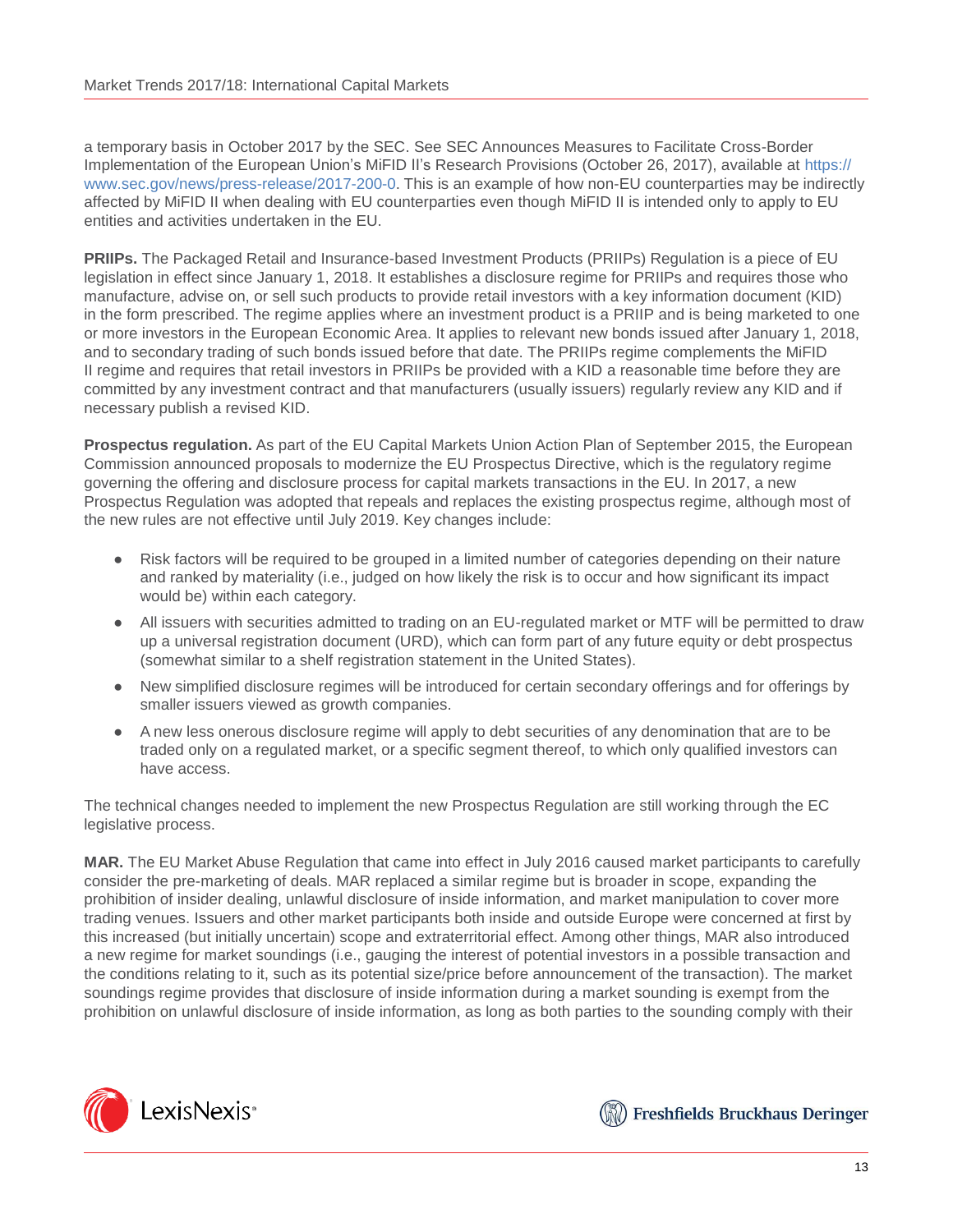respective obligations under the market sounding regime. The obligations involve extensive record keeping, obtaining consents, and giving notice of prescribed details once the information ceases to be inside information. The requirements proved burdensome and unpopular with market participants, and the resulting and continuing trend is for deal participants to focus on ways to keep a deal out of scope of MAR. Bank syndicates, financial services industry bodies, and EU regulators have all worked together successfully to find workable solutions so initial concerns have largely been resolved as market practice has developed. In December 2017, ESMA updated its guidance on MAR with new questions covering an issuer's obligations on delaying disclosure of inside information that subsequently ceases to be price sensitive, the obligation of an issuer's advisors to maintain their own insider lists, and the scope of the market soundings regime. See Questions and Answers on the Market Abuse Regulation (MAR) available at [https://www.esma.europa.eu/sites/default/files/library/esma70-145-111\\_qa\\_](https://www.esma.europa.eu/sites/default/files/library/esma70-145-111_qa_on_mar.pdf) [on\\_mar.pdf.](https://www.esma.europa.eu/sites/default/files/library/esma70-145-111_qa_on_mar.pdf)

# MARKET OUTLOOK

ECM continued to perform strongly in the first quarter of 2018 although there was a taste of pre-2017 volatility during February. In IPOs, the United States had an even stronger performance in the first quarter of 2018 than in 2017 while performance in Asia declined compared to 2017 despite remaining the most active region for IPOs (including a \$4.7 billion IPO for China-based smart phone producer Xiaomi in July 2018). In Europe, deal value was up compared to 2017 but the number of deals was down, reflecting the impact of Brexit uncertainty and the spike in volatility in February 2018. Two mega deals on the Frankfurt Stock Exchange made a contribution to this performance: the \$5.2 billion IPO of Siemens Healthineers and the \$1.8 billion IPO of DWS Group (Deutsche Bank's spin-off of its asset management arm). DCM maintained a steady course with issuance in the first quarter of 2018 consistent with 2017.

There is cautious optimism about the outlook for the remainder of 2018. The promising start in the first quarter and a benign economic backdrop of global growth is tempered by an expectation that there will be more volatility than was the case in the unusually stable market conditions in 2017. There are many factors contributing to uncertainty, both positive and negative, including the following:

- The impact of the economic stimulus of U.S. tax reform, including U.S. companies repatriating overseas earnings
- Potentially increased capital expenditures and appetite for mergers and acquisitions as a result of such repatriation and other aspects of the tax reform
- Risk of trade wars (especially in view of the tariffs on goods between the United States and China imposed by each country midyear)
- Rising inflation and interest rates; tapering central bank economic support; geopolitical tensions –and–
- U.S. midterm elections in November 2018